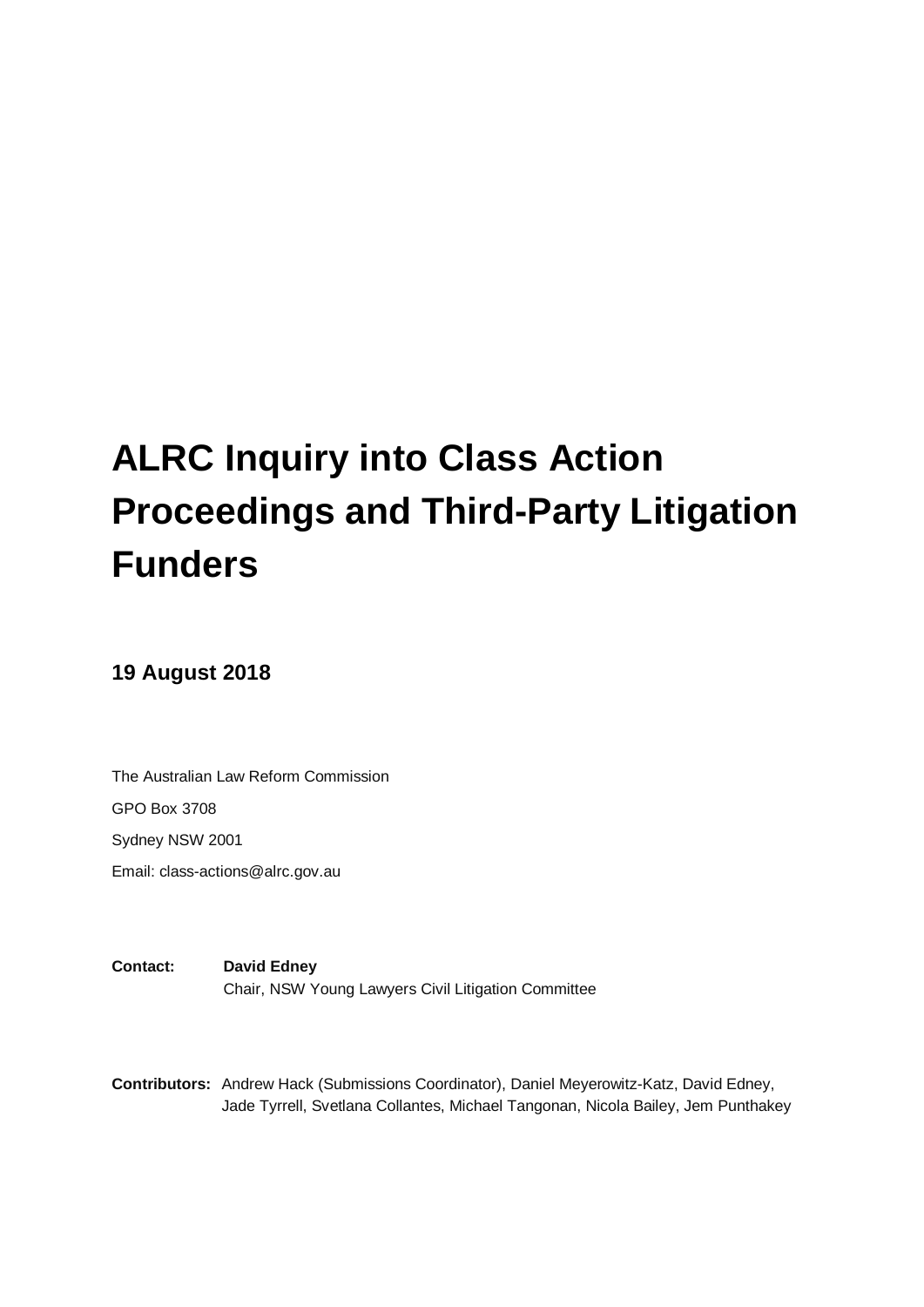The NSW Young Lawyers Civil Litigation Committee (Committee) makes the following submission in response to the Australian Law Reform Commission Inquiry into Class Action Proceedings and Third-Party Litigation Funders

# **NSW Young Lawyers**

NSW Young Lawyers is a division of The Law Society of New South Wales. NSW Young Lawyers supports practitioners in their professional and career development in numerous ways, including by encouraging active participation in its 15 separate committees, each dedicated to particular areas of practice. Membership is automatic for all NSW lawyers (solicitors and barristers) under 36 years and/or in their first five years of practice, as well as law students. NSW Young Lawyers currently has over 15,000 members.

## **Civil Litigation Committee**

The Civil Litigation Committee (**Committee**) promotes understanding of civil litigation and dispute resolution in the profession, offering a support base and information resource for our members.

The Committee covers all aspects of civil litigation with a focus on advocacy, evidence and procedure in all jurisdictions. Our activities, direction and focus are very much driven by our members, which include barristers, solicitors and law students. Our Committee is a collegiate body which acts as a peer support network and a useful pool of expertise for people taking on matters outside their comfort zone.

The Committee welcomes the opportunity to make a submission in response to the Australian Law Reform Commission's Inquiry into Class Action Proceedings and Third-Party Litigation Funders Discussion Paper (DP 85).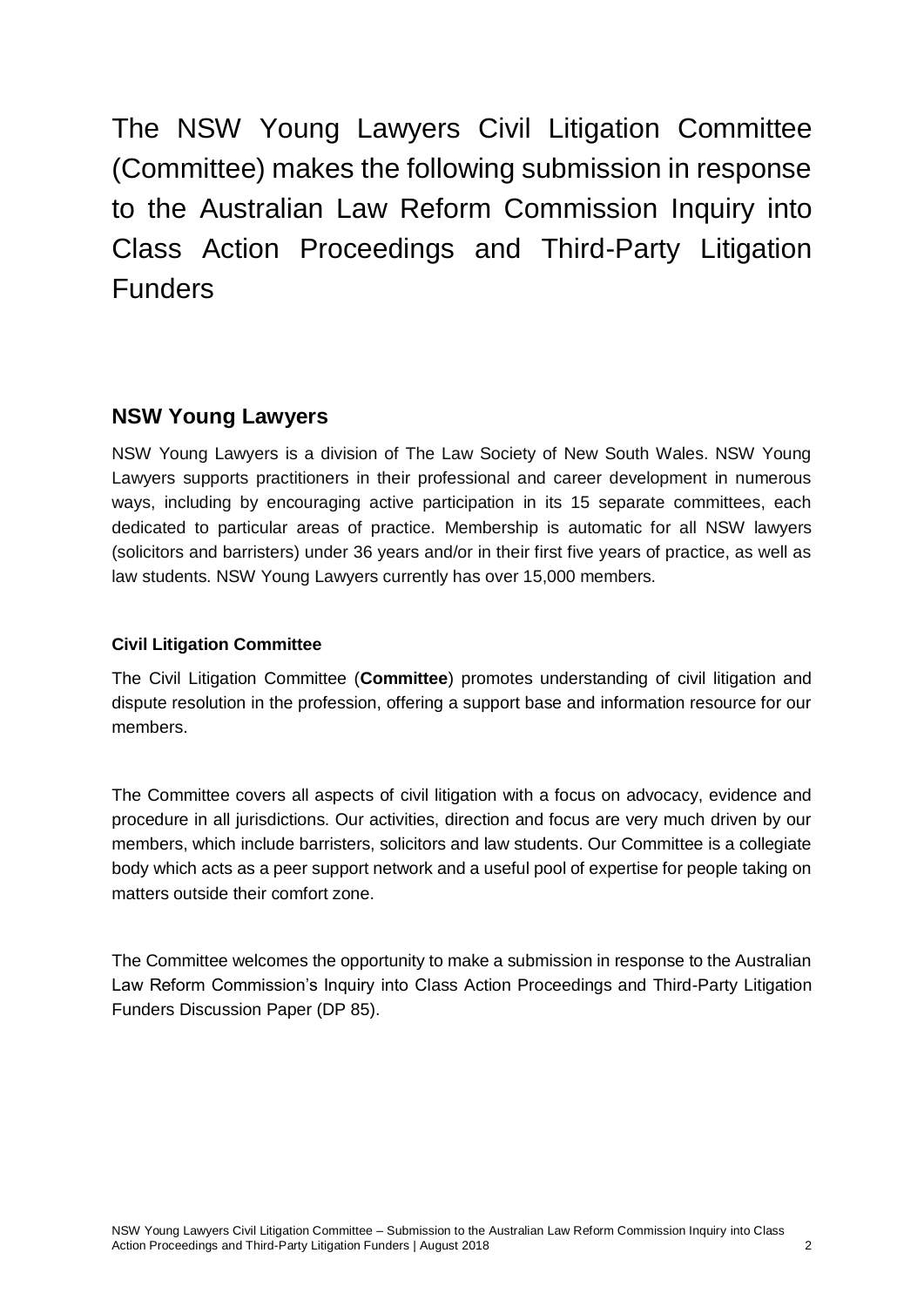#### **Summary of Recommendations**

- 1 In summary, the Committee makes the following recommendations:
	- (a) That no licensing scheme for litigation funders be introduced at this time, there being insufficient evidence to support its introduction;
	- (b) The Australian Solicitors' Conduct Rules should not prohibit solicitors or law firms from holding interests in a third-party litigation funder;
	- (c) The ban on contingency fee arrangements in class actions should be lifted;
	- (d) Statutory caps on litigation funder commissions should not be introduced; and
	- (e) That the courts should have flexibility in dealing with competing class actions.

#### **Proposals 3-1 and 3-2: licensing regime**

- 2 The Commission proposes that litigation funders should obtain licences through a scheme regulated by ASIC, similar to the Australian Financial Services Licence (**AFSL**) scheme applicable to the finance industry.
- 3 It is not clear whether the proposal is intended to apply only to litigation funders who fund class action proceedings, or to the litigation funding industry more broadly. If the latter, the Committee submits that this is not appropriate. As the Commission notes in the discussion paper at [1.8], litigation funding originally arose in Australia in the context of funding actions run by insolvency practitioners, and litigation funding remains an important means of facilitating claims to be brought on behalf of insolvent companies that otherwise would not have sufficient capital to fund the proceedings. Litigation funding has equal importance in enabling commercial claims and public interest litigation to be brought by parties which otherwise would struggle to find the resources to conduct the litigation. The Committee submits that there is no need to regulate the provision of litigation funding in an insolvency or general commercial context. Alternatively, any licensing regime should not apply to funders who fund commercially sophisticated litigants.
- 4 The Commission has identified three policy bases for imposing a licensing regime at [3.23]:
	- (a) first, reducing the risk of financial loss to plaintiffs and defendants by reducing the risk that funders will be able to meet their liabilities when due;
	- (b) second, encouraging compliance by litigation funders with their obligations by imposing a risk that non-compliance would result in losing the right to participate in the market; and
	- (c) third, enhancing the reputation of litigation funders and protecting the integrity of the class action system by reducing disreputable conduct.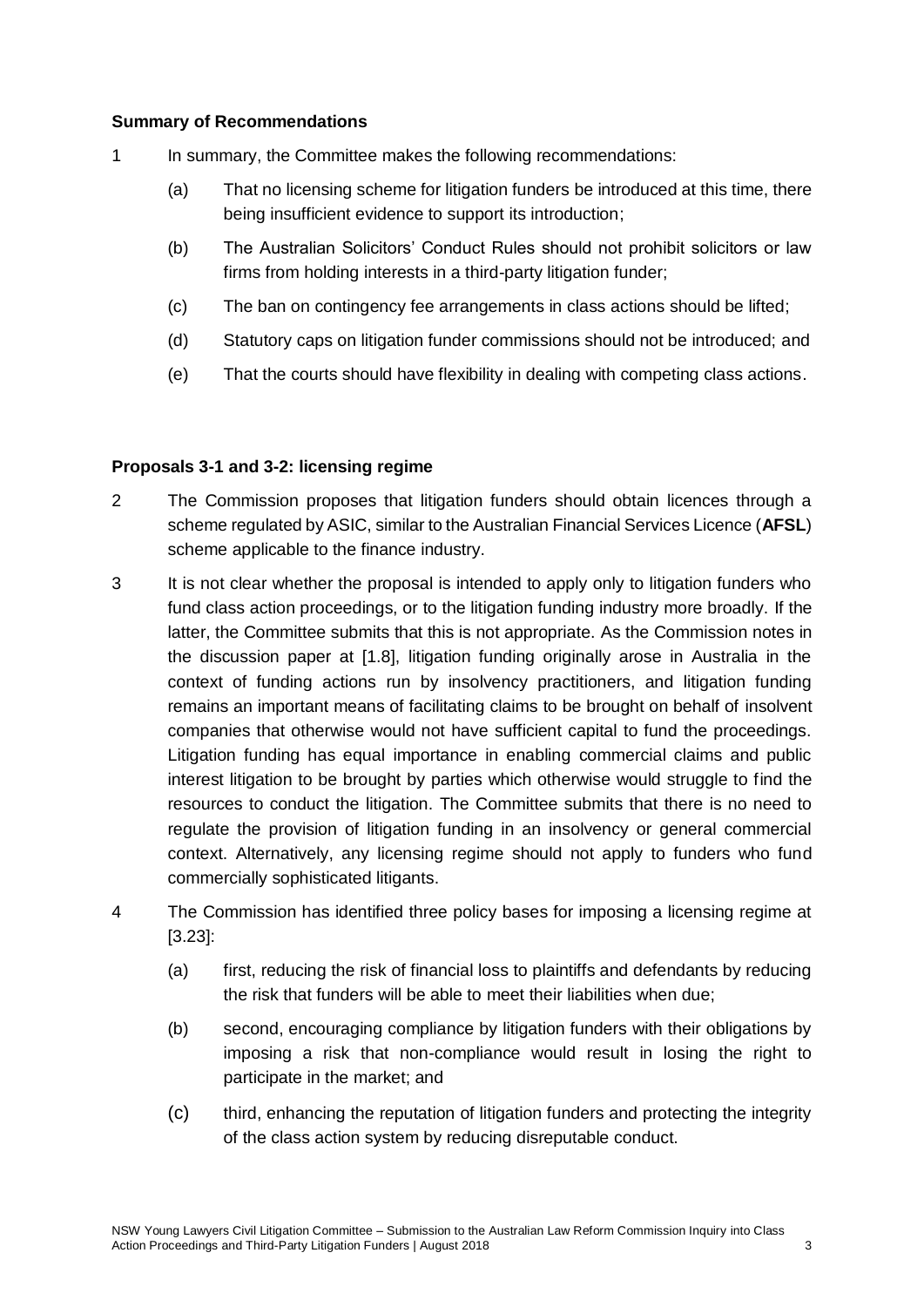- 5 The Committee submits that these policy bases are not sufficient to support the imposition of a licensing regime as proposed.
- 6 In relation to the first basis, the Commission has identified one instance of a litigation funder failing to meet its obligations in the history of litigation funding in Australia, being the failure of Argentum Capital Ltd in the equine influenza class action: *Clasul Pty Ltd v Commonwealth of Australia* [2016] FCA 1119. Argentum was a listed entity with a reputable board, comprised of a retired UK Court of Appeal judge and several experienced fund managers. It was audited annually and held millions of pounds in cash reserves. Its failure would not have been detected or prevented by the proposed licensing regime.
- 7 As the sole identified instance of a funder failing to meet its obligations would not have been alleviated by the proposed regime, and there is no other evidence of a serious risk that this will occur, the Committee submits that there is not a sufficient basis to impose a licensing regime on this policy ground.
- 8 As to the second basis, there is no evidence of which the Committee is aware, or identified in the Discussion Paper, of any systemic failures by litigation funders to comply with their obligations. Therefore, the Committee submits there is no basis to conclude that the existing regulatory regime is insufficient. Further, the Committee submits that a mandatory disclosure regime ought to be sufficient to ensure compliance, without the need for the other more onerous requirements associated with a licensing regime, such as "fit and proper person" tests and capital adequacy requirements.
- 9 As to the third policy basis, the Committee submits that the reputation of the litigation funding industry and the integrity of the class action system in Australia are under no identifiable threat which would be addressed by the proposed regime.
- 10 In summary, in relation to all three policy bases, the Committee submits that unless there is evidence of specific risks that the licensing regime is designed to address, and a clear explanation of how the proposed regime will address those risks, the Commission should be circumspect in recommending a regime that poses a very real risk of reducing access to justice in Australia.
- 11 Further, the litigation funding industry can be distinguished from the financial services industry on a number of grounds.
- 12 First, while there is an unfortunate history of members of the financial services industry taking advantage of consumers through conduct such as unscrupulous lending, unconscionable security arrangements, the provision of misleading advice, and placing consumers into risky investment positions in order to gain larger commissions, this is not the case for litigation funders.
- 13 Second, unlike most financial services, there are very few circumstances in which a person who uses litigation funding would be in a worse position than if they had not chosen to do so (or in other words, there is very little downside risk, so long as the funder agrees and is in a position to pay any adverse costs orders). A plaintiff who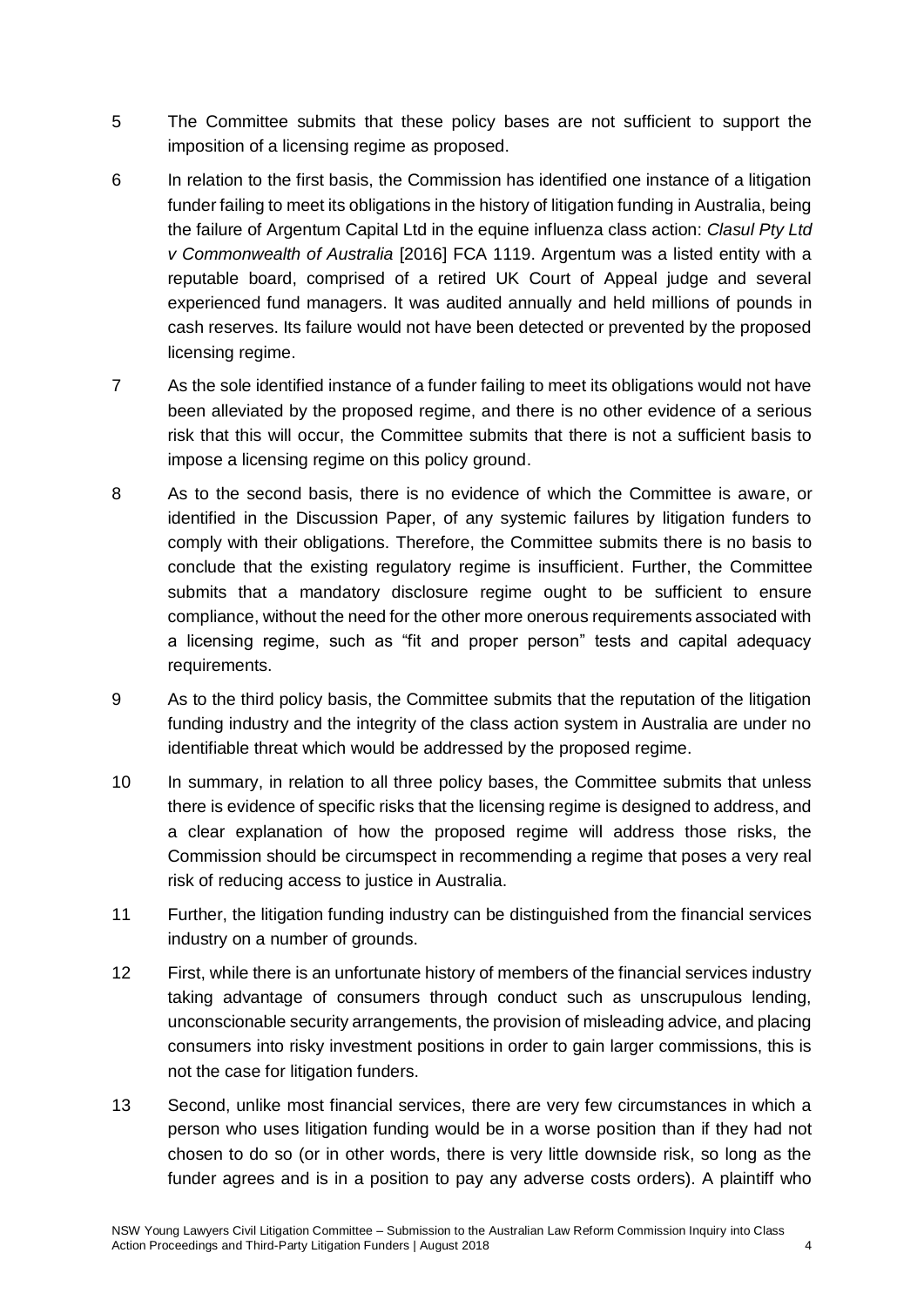could afford to fund litigation without a third-party funder may choose to do so and reap the entirety of a settlement or judgment sum, or may pay a litigation funder a commission from a settlement or judgment sum to avoid the risk of an adverse costs order and payment of legal costs to run the case. In most cases, the claims which are funded by third parties would not be brought if such funding was not available.

- 14 Third, perhaps most importantly, litigation funding already has a very effective monitoring system that does not apply to financial services providers—that is, litigation funders fund solicitors and clients represented by those solicitors. Solicitors are sophisticated participants in the market who are well equipped to determine whether a litigation funder is able to meet its obligations, and who have a clear interest in ensuring that it does so, as their fees would not be paid otherwise. The Committee submits that solicitors are sufficiently able to monitor and assess litigation funders.
- 15 If a licensing regime is imposed, the Committee submits that ASIC may not be the regulator best equipped to administer such a regime. The risks associated with litigation funding are mostly related to questions such as conflicts of interest in the conduct of litigation, and not to corporate governance or the provision of finance. The Committee submits that the regime would require a bespoke regulatory body for the litigation funding industry. Alternatively, the most suitable regulatory bodies may be the state Offices of the Legal Services Commissioner.

## **Question 3-2: minimum financial resources**

- 16 The Commission queries whether ongoing financial standards should apply to third party litigation funders. The Committee submits that they should not.
- 17 In order to meet funding obligations, a funder must have *access* to sufficient funds. It does not necessarily need to *hold* those funds at all times. Requiring a minimum amount of capital or buffers for cash flow arbitrarily restricts the means by which funding can be accessed. For example, a funder may choose to fund actions through:
	- (a) periodic capital raisings as and when required;
	- (b) debt facilities; or
	- (c) ongoing cashflow from another source.
- 18 The status quo facilitates a greater number of funders in the market, which puts downward pressure on funding commissions (as evidenced in Lee J's decision on the competing *GetSwift* class actions).<sup>1</sup> This has flow-on effects by increasing access to justice and increasing the amount paid to litigants and group members.
- 19 Further, security for costs can be provided by way of insurance policy or bank guarantee, rather than cash deposit. Again, this does not require substantial cash holdings.

<u>.</u>

<sup>1</sup> *Perera v GetSwift Limited* [2018] FCA 732.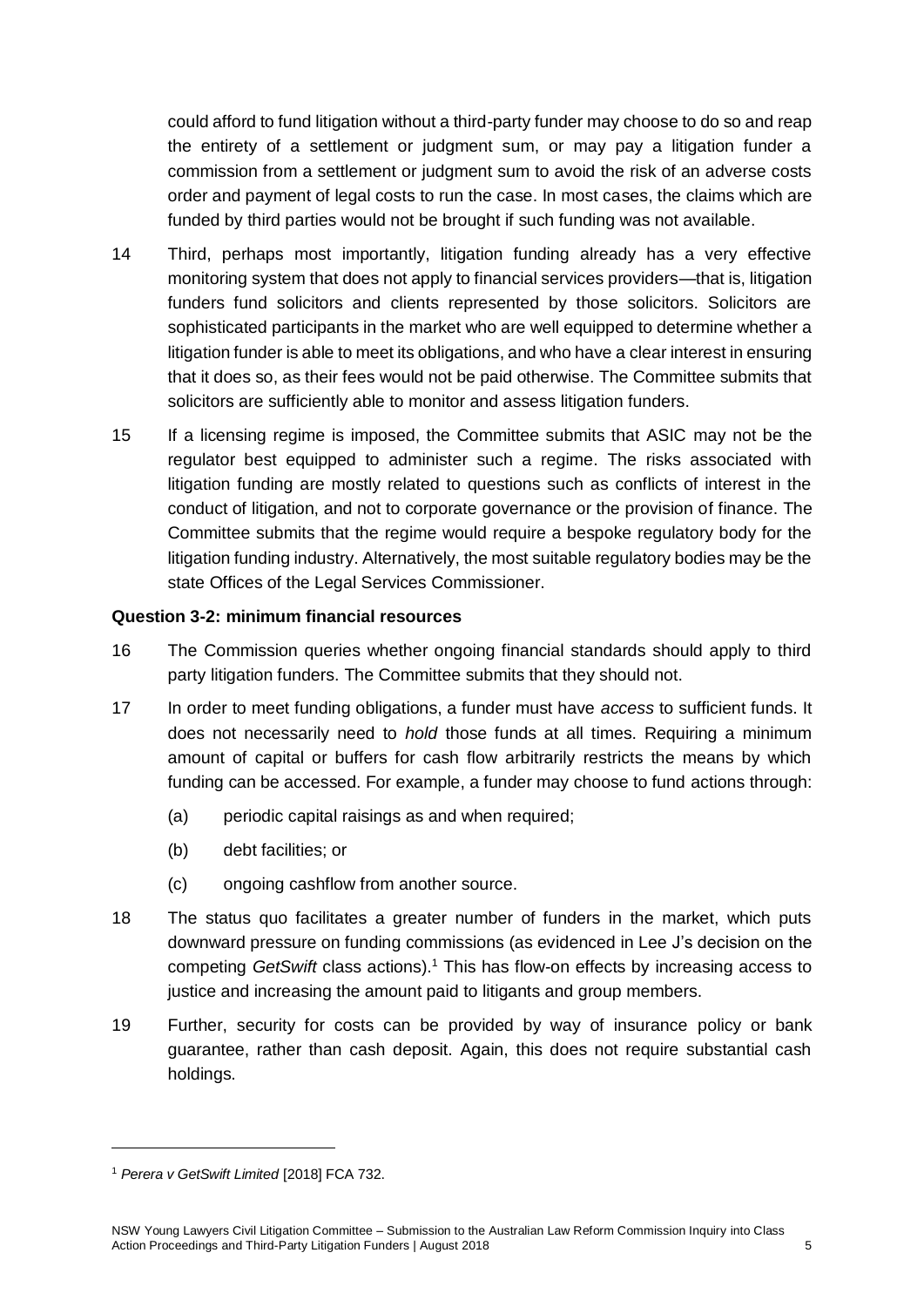20 In conclusion, capital holdings and cash flow buffers are two of a number of ways by which a funder can access sufficient funds to meet its obligations, and could be a more expensive option than the other alternatives. The Committee submits that it would be arbitrary and unnecessary to prohibit other legitimate funding models by imposing onerous requirements to hold large amounts of cash.

#### **Question 3-3: financial complaints authority**

- 21 The Commission asks whether third party litigation funders should be required to join the Australian Financial Complaints Authority (**AFCA**) scheme. The Committee submits that it would be appropriate to impose a mandatory scheme by which complaints can be resolved. However, the Committee submits that the AFCA may not be the appropriate forum for this to occur.
- 22 The issues that are likely to arise in relation to litigation funding disputes are not of the same nature as those which the AFCA currently addresses. Litigation funders do not provide financial advice, credit facilities, or investment management services. They provide funding for legal disputes. It is more likely that complaints regarding litigation funders will relate to the conduct of proceedings than to more common financial services issues.
- 23 In circumstances where the responsibility for conduct of proceedings will invariably lie with the funded clients' legal representatives, any complaints regarding the conduct of those proceedings can be adequately dealt with through the existing state-based regimes for the regulation of legal practitioners. A further regime through another body would increase complexity without sufficient benefit.

## **Proposal 4-1: annual reporting requirements**

- 24 The Commission proposes that litigation funders should be required to report annually to ASIC on their compliance with the requirement to implement adequate practices and procedures to manage conflicts of interest. The Committee submits that this proposal should be adopted, save that, for the reasons identified above, the Committee submits that ASIC may not be the most appropriate regulator of the litigation funding industry in relation to matters concerning conflicts of interest, and it may be preferable to require litigation funders to report to state Offices of the Legal Services Commissioner on such issues.
- 25 However, the Committee considers that ASIC would be the appropriate entity to monitor issues such as corporate governance and accounting. It may be appropriate to require litigation funders to file annual financial statements and director reports with ASIC, similar to the requirements for large proprietary companies or unlisted public companies. This may be a more appropriate means of addressing the associated risks than the Commission's proposed licensing regime.
- 26 Further, the Committee recommends that all annual reports filed by a litigation funder should be provided to any person who has a current funding agreement with the funder or, alternatively, should be stored on a publicly accessible register.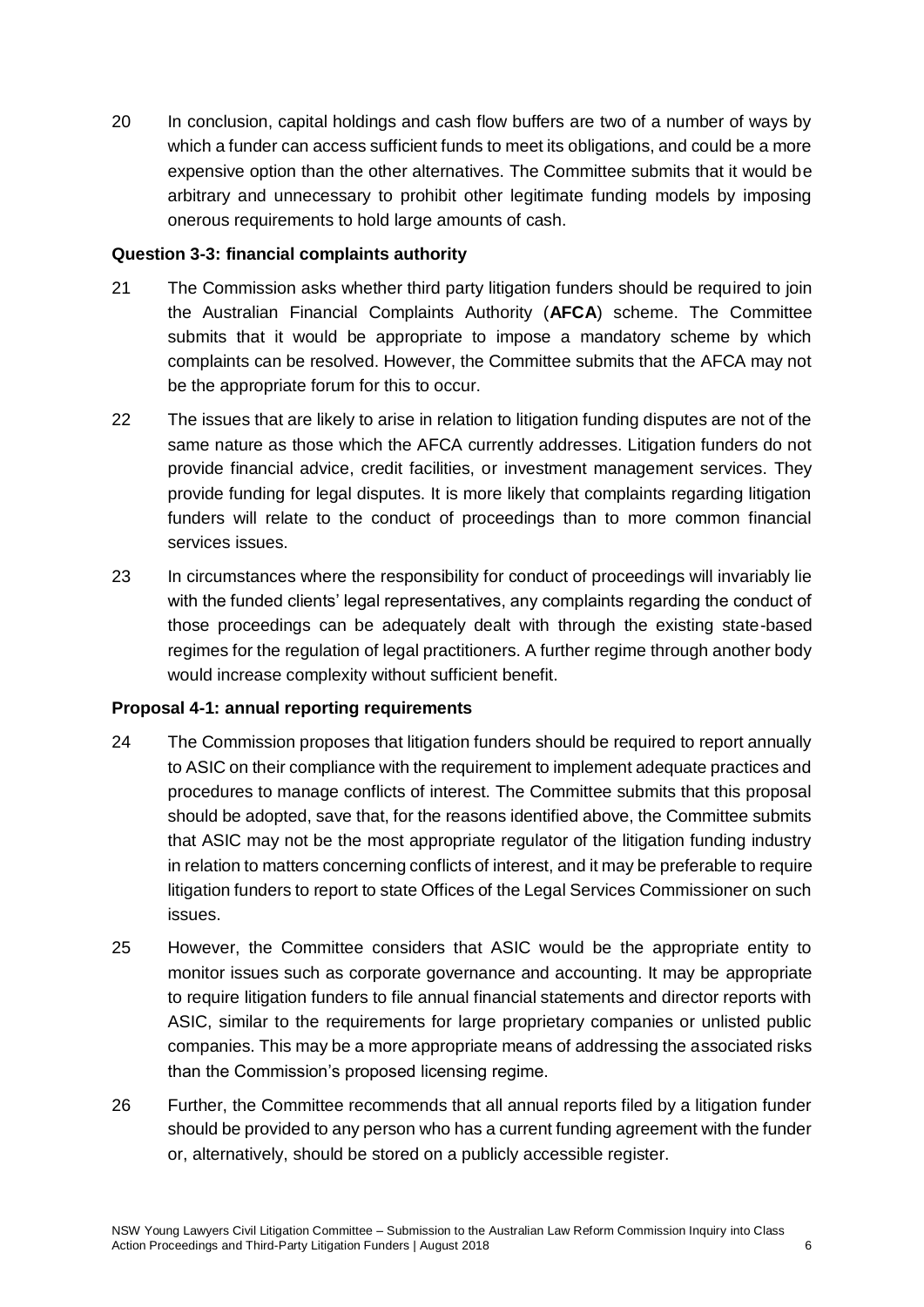## **Proposal 4-2: ensuring that new funding arrangements are subject to Regulatory Guide 248**

- 27 The Commission proposes that "law firm financing" and "portfolio funding" should be included in the definition of a "litigation scheme" in regulation 5C.11.01 of the *Corporations Regulations 2001* (Cth).
- 28 The Committee submits that the existing definition sufficiently captures such arrangements, and does not oppose the Commission's proposed amendment for the sake of clarity. However, the Committee recommends that the definition should also be amended to include "conditional cost litigation schemes" as currently regulated by ASIC Class Order [CO 13/898], save that the requirement for such schemes to be subject to conditional costs agreements should be omitted, such that conventional costs agreements are also permissible.

## **Proposal 4-3: accreditation for solicitors**

29 The Commission proposes that the Law Council of Australia should oversee the development of specialist accreditation for solicitors in class action law and practice. The Committee supports the development of such accreditation but notes that specialist accreditation schemes are largely a matter for the constituent bodies of the Law Council, rather than the Law Council itself.

# **Proposal 4-4: prohibit financial interests in litigation funders who are funding proceedings**

- 30 The Commission proposes that the Australian Solicitors' Conduct Rules (**Solicitors' Rules**) should be amended to prohibit solicitors or law firms from holding interests in a third-party litigation funder that is funding the same matters in which the solicitor or law firm is acting.
- 31 The Committee submits that such a ban would be incongruous with the Commission's Proposal 5-1 to lift the ban on contingency fees, a proposal which the Committee supports (see below). There is no effective difference between a solicitor having an interest in a third party that is funding the proceeding in exchange for a commission, and the solicitor being entitled to charge a commission. If the latter is permissible, so too should be the former, provided that there are adequate safeguards and it is clear that the solicitor's duty to their client is not affected by the arrangement.
- 32 The Commission correctly identifies *Bolitho v Banksia Securities Limited (No 4)* [2014] VSC 582 as authority for the proposition that it is improper for a solicitor to have an interest in a third party that is funding the proceedings. However, the Committee notes that Ferguson JA's decision in that case was substantially influenced by the existing ban on contingency fees, and the fact that the arrangement was effectively a means of circumventing that ban: at [48]-[52] and [61]. The Committee submits that the outcome is likely to have been different had that consideration not applied.
- 33 The Committee submits that solicitors that have any interest in a third party funding the same matter in which the solicitor is acting should be required to disclose this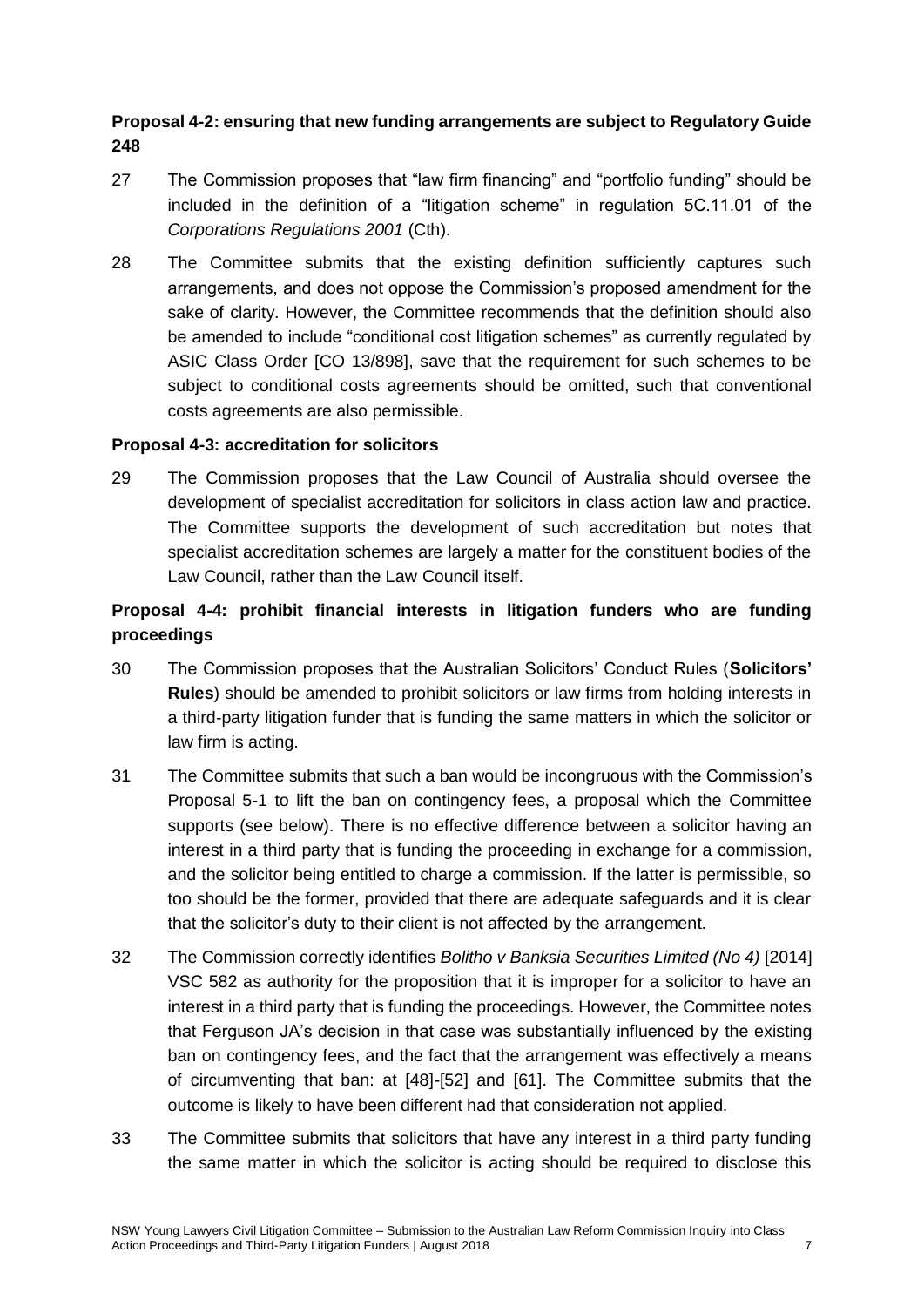interest upfront to the lead applicant and group members. Similarly, solicitors that have ongoing relationships or partnerships with third party funders should disclose to the lead applicant and group members (a) the fact of that ongoing relationship or partnership, and (b) a summary of the relationship or partnership.

34 Further, given that solicitors holding an interest in litigation funders that fund their cases is substantially equivalent to their charging contingency fees, the Committee submits that any conditions imposed on the latter should also apply *mutandis mutatis* to the former.

## **Proposal 4-5: require disclosure of funding in arbitration**

- 35 The Commission proposes that the Solicitors' Rules should be amended to require disclosure of third party funding in any dispute resolution proceedings, including arbitral proceedings. The Committee submits that the proposal should not be adopted.
- 36 The Commission states at [4.66] of the Discussion Paper that "The Federal Court of Australia's Practice Note requires disclosure of litigation funding agreements to the Court and other parties". The Committee respectfully submits that this is not an accurate statement of the Court's position. The reference in support of that proposition in the Discussion Paper is to the *Class Actions Practice Note (GPN-CA),* which applies to representative proceedings under Part IVA of the *Federal Court of Australia Act 1976* (Cth) (*FCA Act*). That requirement exists because of the unique supervisory role that the Court plays in class action litigation. There is no corresponding requirement in non-class action proceedings.
- 37 The Committee submits that disclosure requirements in relation to litigation funding are not properly the domain of the Solicitors' Rules. If courts consider that disclosure requirements are necessary, then it is open to include such requirements in applicable rules or practice notes, as the Federal Court has done in relation to class actions. The Committee submits that such matters should be left to the Court's discretion.
- 38 The same reasoning applies with even more force to arbitral tribunals such as ACICA, which exist to provide a forum in which disputes can be resolved according to whatever rules are agreed between the parties. It may be the case that, as the Commission states at [4.66], the international trend is to require disclosure of third party funding in arbitrations; however, it would be inappropriate to impose a requirement for such disclosure in solicitors' professional obligations. Whether the ACICA Rules include a requirement for disclosure of third party funding should be a matter for ACICA.

#### **Proposal 4-6: inform class members at the earliest opportunity**

39 The Commission proposes that the Federal Court's Class Actions Practice Note should be amended so that the first notices provided to potential class members by legal representatives are required to include disclosures in relation to conflicts of interest. The Committee submits that this may be appropriate, subject to the resolution of the following issue.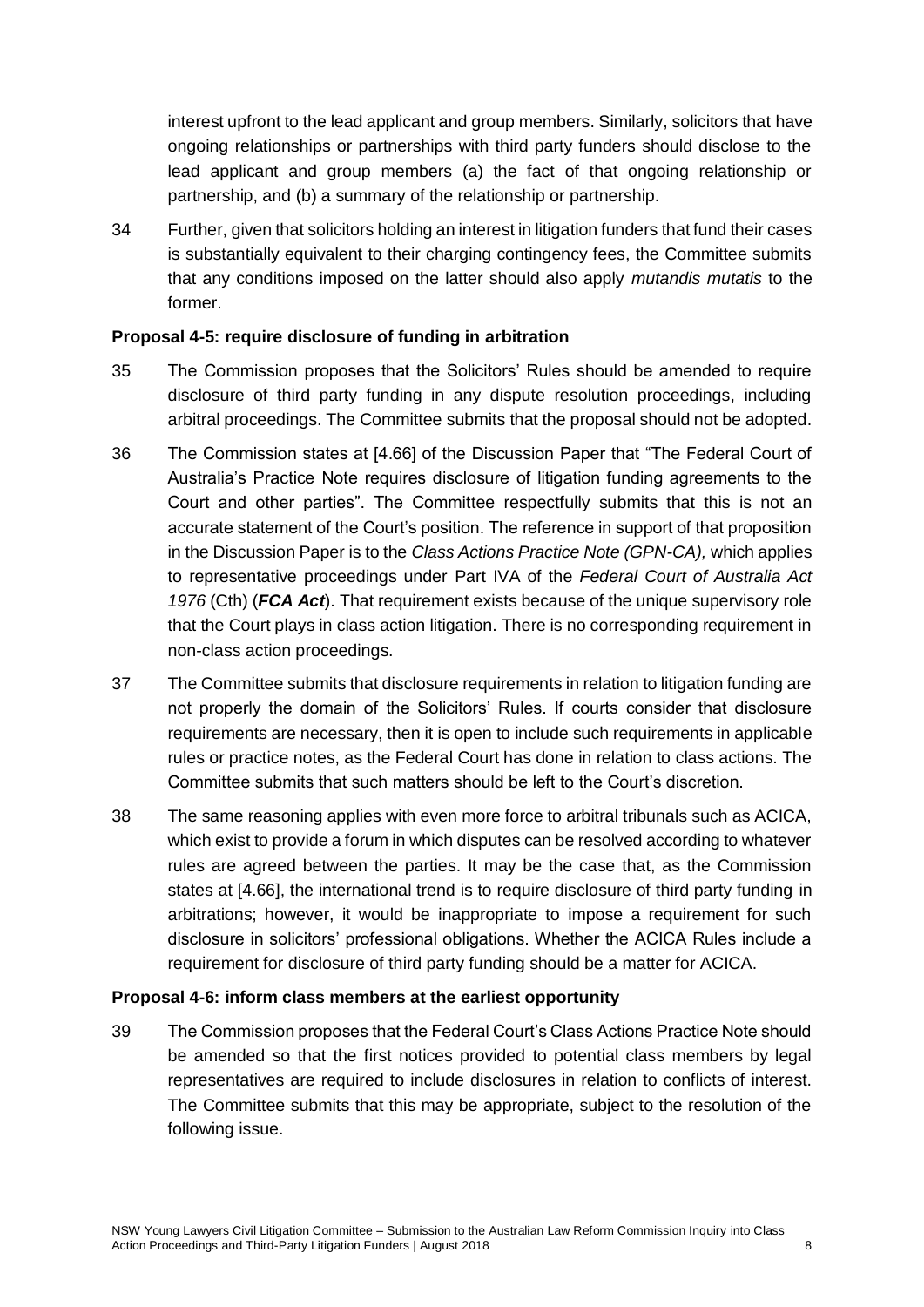- 40 The Victorian Law Reform Commission (**VLRC**) recently considered the issue of notices to class members in its report on *Access to Justice — Litigation Funding and Group Proceedings*. The issues that the VLRC identified in relation to notice to class members at [4.233] included: "the lengthy, dense and legalistic information sent by law firms and litigation funders at the start of and during proceedings" and "the complexity of formal notice, when used". Similarly, at [4.255] the Commission stated that "[t]here was consensus during the Commission's roundtable discussions that formal notices, including both opt-out and settlement notices, are opaque and do not promote understanding by class members."
- 41 The Committee submits that the notices required to be provided to class members are already unduly legalistic and complex, and that there is a real risk that this would only be exacerbated by the Commission's proposal to include disclosure of conflicts of interests and the associated obligations on lawyers and funders. The existing opt-out notice is already required to explain how a class action works, what the particular case concerns, who is a class member, and the nature of the right to opt out of the proceeding. It also often includes a variety of other information, such as funding arrangements and registration requirements. The inclusion of too much complex and legalistic information could render the notice exercise meaningless to most group members.
- 42 Accordingly, the Committee recommends that a standard form notice should be developed which is as brief and in as plain English as possible, so as to be of use to the unsophisticated class members who need it most.

#### **Proposal 5-1: lift the ban on contingency fee arrangements**

- 43 The Commission proposes that the existing ban on contingency fee arrangements should be lifted in relation to solicitors acting for representative plaintiffs in class action proceedings, subject to the conditions that:
	- (a) an action funded by a contingency fee agreement cannot also be funded by a third party which is also charging on a commission basis;
	- (b) a contingency fee cannot be recovered in addition to professional fees charged on a time-cost basis; and
	- (c) solicitors acting under a contingency fee arrangement should advance the costs of disbursements and indemnify the representative class member against an adverse costs order.
- 44 The Committee recommends that the proposal to lift the ban should be adopted; however the Commission's proposed conditions may not be appropriate or desirable. In making this submission, the Committee recognises that the purpose of the proposal is to encourage access to justice by encouraging solicitors to take on cases which would not attract commercial funding, either because the estimated damages are too low or because the risk is too great.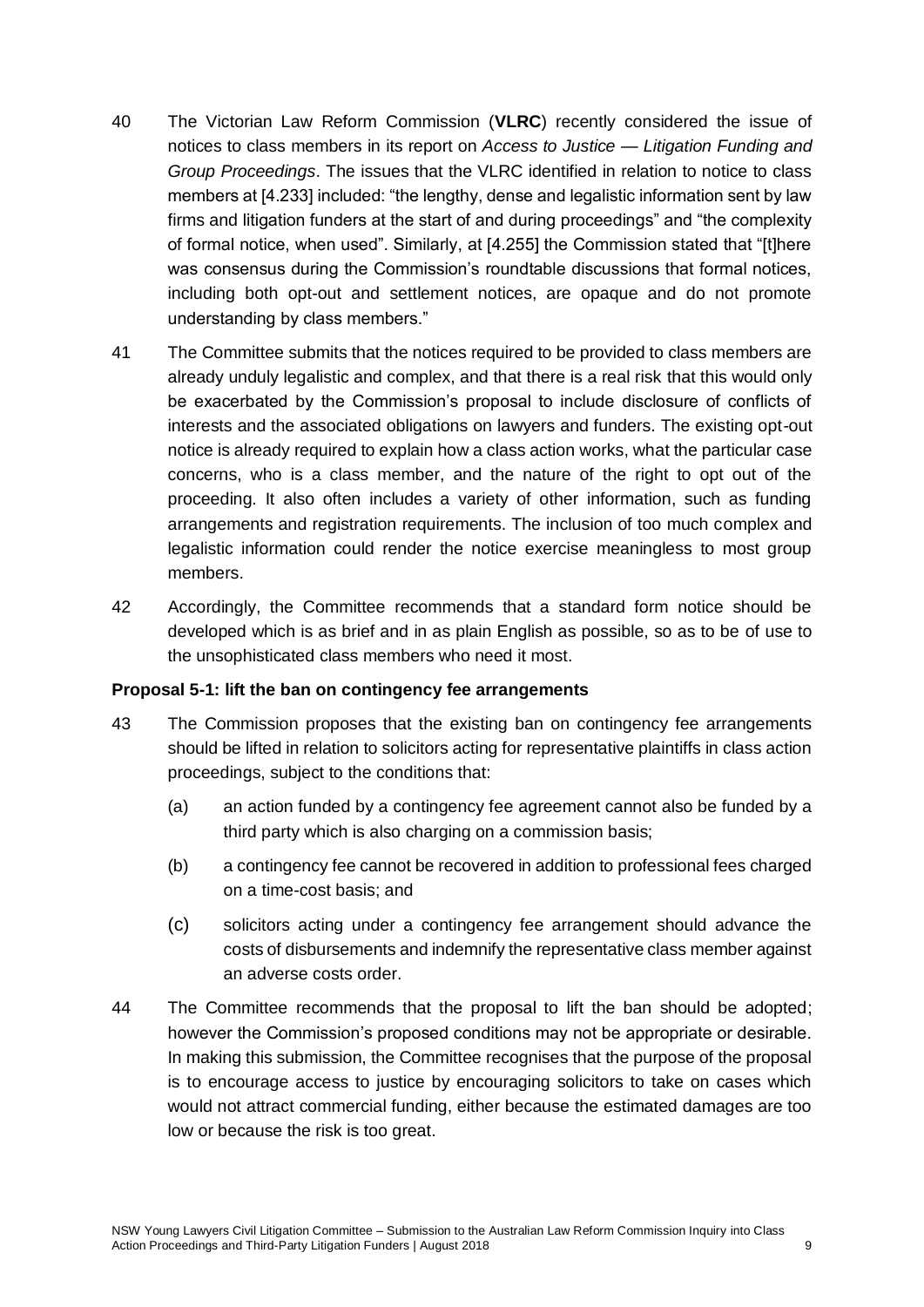- 45 In relation to the proposal that an action that is funded through contingency fees should not also be permitted to be funded by a commercial litigation funder charging on a contingency basis, the rationale for this is to prevent the clients from having to pay commission to both the solicitor and the funder, and adopting the principle that the contingency fee or funder's commission represents the risk of the litigation. The Committee submits that, while it can be accepted that the contingency fee or commission reflects the risk of the litigation, it should be permitted for solicitors and funders to share that risk, in return for a share of the reward.
- 46 Under the present arrangements, a funder will pay solicitors' fees and disbursements, and provide security for costs. If the solicitor is acting on a contingency basis, presumably the funder will not be paying the solicitors' fees, and will only be paying for disbursements and/or providing security for costs. It therefore could make sense to adopt an arrangement where, for example, rather than the funder receiving 35% of the proceeds of the litigation plus reimbursement of the solicitor's fees and of all disbursements, the funder receives 20% of the proceeds and reimbursement of all disbursements, and the solicitor receives 15% of the proceeds plus professional fees. So long as the total amount deducted from the proceeds does not increase, the Committee submits that such arrangements are legitimate and should not be prohibited.
- 47 In relation to the proposal that contingency fees should not be recovered in addition to fees charged on a time-cost basis, this effectively prevents solicitors from charging any upfront or ongoing fees if charging on a contingent basis. In other words, it prevents solicitors from accepting *some* payment for fees, while deferring the balance of the payment to the conclusion of the matter if it is successful, and it means that the solicitor must be in an "all or nothing" position, whereby no fees will be paid unless the outcome is successful. The Committee submits that solicitors should be permitted to blend timebased and contingency fees in order to mitigate the risk of receiving no fees if the matter is unsuccessful. This should, of course, be reflected by the rate of commission being adjusted in order to reflect the reduced risk. However, solicitors that have charged time-based fees and taken a commission from a judgment or settlement sum should be required to reduce the amount of the commission by the amount charged as time-based fees.
- 48 Finally, in relation to the proposal that solicitors must advance the costs of disbursements and indemnify the opposing party to the litigation, the Committee submits that this ought not be required. The Commission raises the concern (DP 5.39) that without the requirement for solicitors to indemnify against adverse costs orders, solicitors may abuse the process by running unmeritorious claims. However, the Committee submits that there are already mechanisms for deterring against unmeritorious claims. It is unlikely that solicitors would pursue an unmeritorious claim and in doing so expend the significant resources required by a class action matter, with no fee being paid, on a matter that is doomed to fail from the beginning.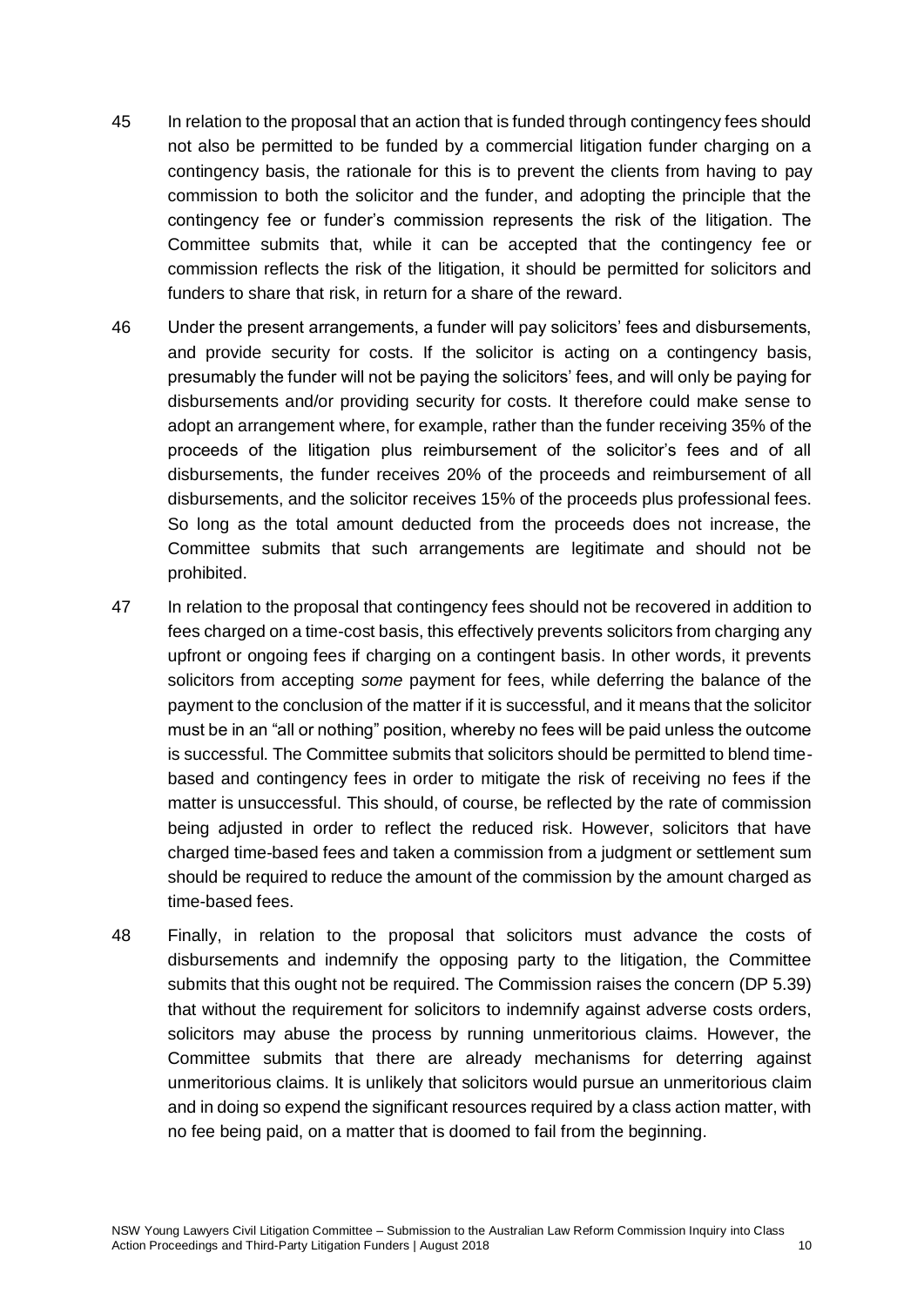- 49 Further, there is common law precedent as well as legislation allowing courts to make costs orders against legal practitioners, where the legal practitioner has pursued an unmeritorious claim.
- 50 As discussed further below, the Court has powers to make orders with respect to class action fee arrangements for the protection of class members. The court can also make an order for security for costs early on in litigation.
- 51 Particularly when combined with the proposed prohibition on time-based charging, the effect of the proposal that solicitors advance disbursements and provide an indemnity for the other party's costs is to place a solicitor acting on a contingent basis subject to exactly the same risks as a third party funder, without being entitled to the same benefits. For the following reasons, the Committee submits that this would be inconsistent with the policy goals of lifting the ban on contingency fees.
- 52 First, with the exception of large law firms, most solicitors would not have the capacity to provide adequate security for the costs of a contested class action. The Commission's proposal therefore risks restricting the ability to charge on a contingent basis to the large plaintiff law firms.
- 53 Second, the proposal artificially conflates the role of solicitors and the role of third party funders. Solicitors are officers of the court with professional duties to the court and to their clients. The fees charged by solicitors are for services rendered in that capacity, and the commission charged by a solicitor acting on a contingent basis is the fee for the provision of those services. It should not be treated the same as the fee for standing behind the proceedings.
- 54 Third, the conflation referred to in the second point leads to an undesirable commercial outcome. It should be accepted that the cost to a solicitor of foregoing the fees ordinarily charged for work performed is effectively the same as the cost to a funder of paying those same fees for the same work, as the solicitor ends up similarly out-ofpocket. It therefore follows that if a solicitor not only foregoes professional fees but also pays disbursements and provides an indemnity for costs, the solicitor is effectively providing not only its normal legal services on a contingent basis, but *also* all of the services provided by a third party funder, and is taking exactly the same financial risk as a funder is required to take.
- 55 However, while a funder would be entitled to be reimbursed for the cost of the solicitor's fees in addition to receiving a commission, the proposal is that a solicitor would only be entitled to receive the commission—which is to say, the solicitor is being subjected to the same costs as a funder and accepting the same risks, but is entitled to a smaller reward. If that proposal is implemented, it would therefore make little commercial sense for a solicitor to take on matters that are smaller or riskier than the matters that a funder would take on. The result is that the proposal would not achieve the aims of access to justice that it seeks to deliver.
- 56 In view of the above, the Committee submits that if solicitors are to be required to provide the same services as a third party funder, they should be entitled to the same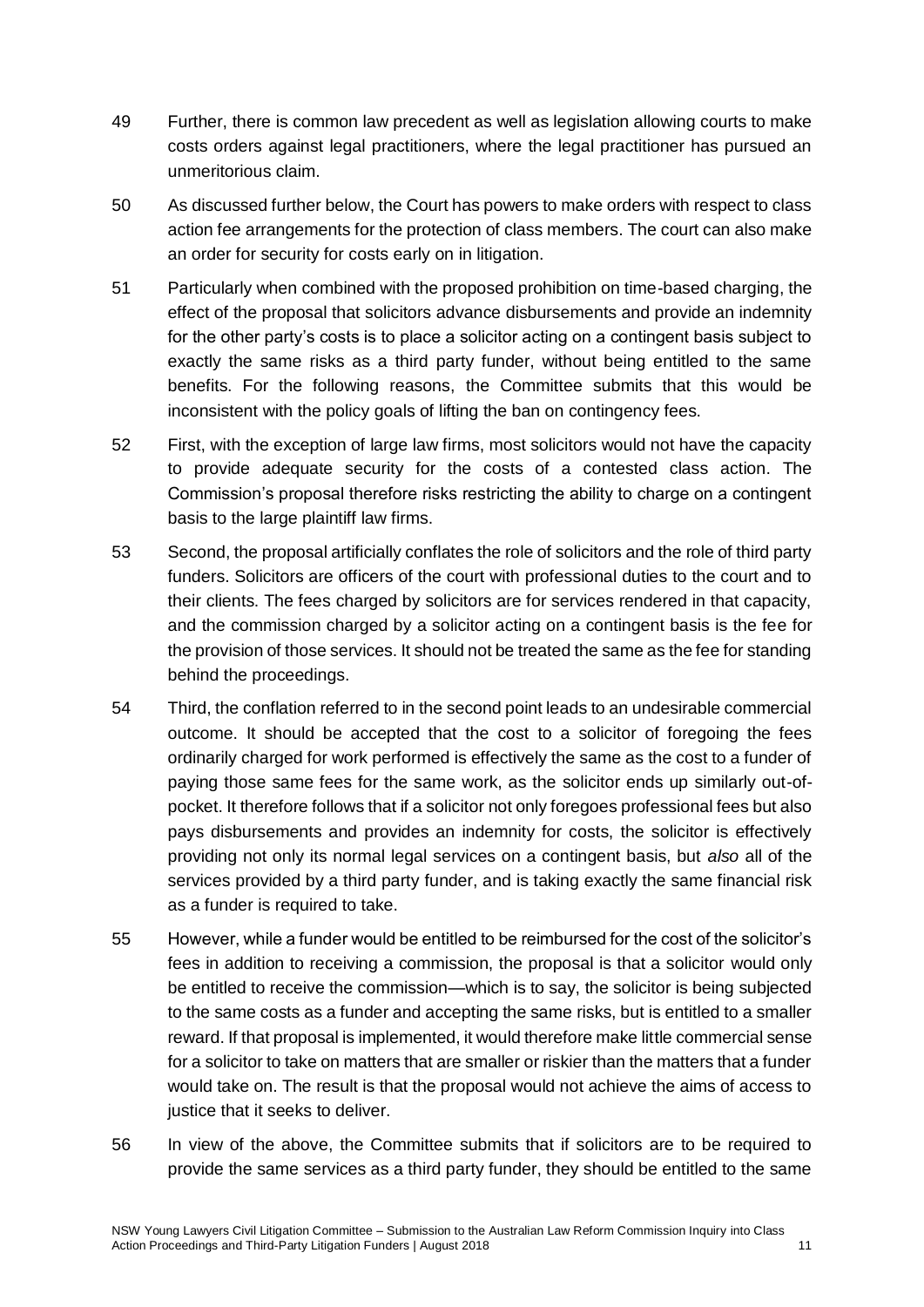reward. However, it would be preferable to characterise a contingent fee as an alternative means of charging for the same service already provided by solicitors to their clients, taking into account the risk of not being paid ongoing fees for that service, and not to impose the more onerous requirements imposed on a third party that is standing behind the litigation.

#### **Proposal 5-2: contingent fee arrangements should require court approval**

- 57 The Commission proposes that Part IVA of the *FCA Act* provide that all contingent fee arrangements should require leave of the Court. The Committee recommends that this proposal should not be adopted.
- 58 The Court already has broad powers under the existing provisions of Part IVA of the *FCA Act* to protect the interests of group members, particularly ss 33V and 33ZF, and the *Class Actions Practice Note (GPN-CA)* already requires the disclosure to the Court of the terms on which the representative applicant's solicitors are acting in the proceeding. The Committee submits that the Court is therefore already sufficiently equipped to protect the interests of group members in relation to contingent fee arrangements, and requiring leave would only have the effect of imposing unnecessary costs on the parties as a result of approval applications having to be brought and determined. Moreover, an approval of a settlement of Part IVA proceedings is subject to the Court's approval of legal costs. Contingency fee arrangements in Part IVA proceedings would similarly require approval on settlement. By analogy to setting a funder's commission rate in a common fund application, the Court retains broad powers under s 33ZF to alter contingency fee arrangements.

## **Proposal 5-3: statutory power for Court to set commission rates**

- 59 The Commission proposes that Part IVA of the *Federal Court Act 1976* (Cth) be amended to provide for an express power for the Court to set commission rates in third party funding agreements or in contingency fee agreements. The Committee submits that allowing the Court to set the commission rate would intrude on the parties' freedom of contract to an undesirable extent. Accordingly, the Committee submits that it would be preferable for such a power to be limited to the approval or disallowance of a particular rate, rather than the setting of the rate. This would preserve the freedom of the parties to reach a commercial bargain, while also providing sufficient protection to group members against any unjust or unduly onerous funding terms.
- 60 The outcome for group members that can most be criticised is probably *Fitzgerald & Anor v CBL Insurance Ltd (No. 2)* [2015] VSC 176 (the "Huon employees class action"), in which the group members were successful at trial, but received nothing after the costs and the funding commission. In that case, there was no settlement to be approved by the Court. Rather, the matter went to trial and the plaintiffs won a judgment for \$4,132,232.70. As a result of the way the proceedings were conducted, the plaintiffs only won 70% of their costs, subject to an adverse costs order in relation to a particular matter.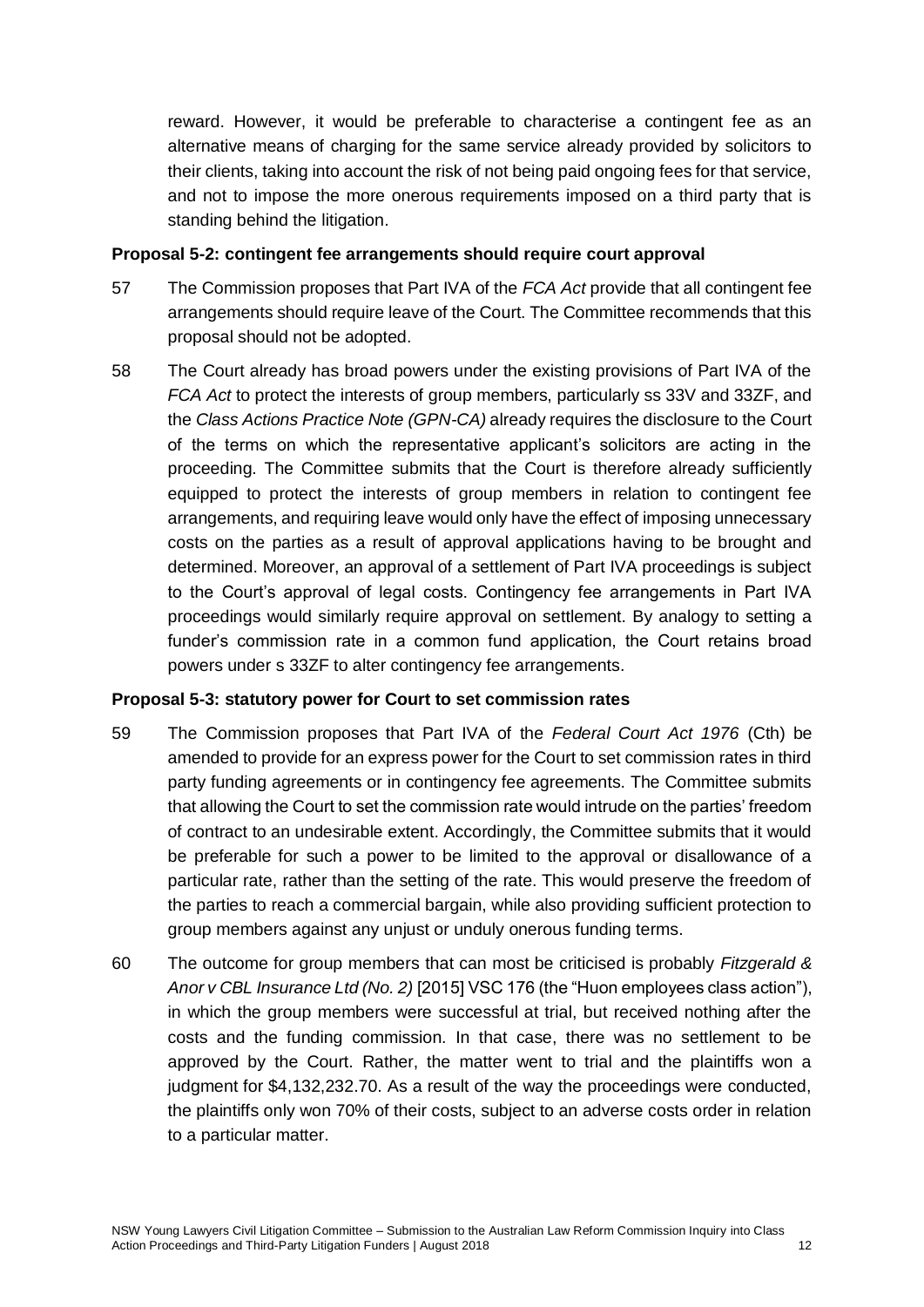61 The Committee submits that the Court has sufficient oversight of proceedings in its existing discretion to supervise Part IVA proceedings, approve legal costs and approve a proposed commission rate on application for a common fund order. In the event that the prohibition on contingency fee arrangements is lifted, the commission rate would require approval on settlement and any application for a common fund order would enliven the Court's ability to approve the appropriate commission rate for the entire class.

#### **Questions 5-2 and 5-3: imposition of statutory caps on commission**

- 62 The Commission asks whether statutory caps should be introduced in relation to funding commissions or contingent fee rates, or whether there should be a presumption against any commission above a certain rate unless the Court orders otherwise. The Committee submits that any such caps or presumptions would necessarily be arbitrary and could have the potential to lead to unjust outcomes. Rather, the Court's existing powers to make orders in the interest of justice are sufficient to regulate these issues, while also assessing different disputes on a caseby-case basis.
- 63 The sufficiency of the current regime is demonstrated by the cases cited by the Commission of *Caason Investments Pty Limited v Cao (No 2)* [2018] FCA 527 and *Clarke v Sandhurst Trustees Limited (No 2)* [2018] FCA 511, in both of which the Court saw the settlement as "borderline", but ultimately approved them in the interests of justice. The Committee submits that, in those cases, the proposed statutory cap would either not have achieved anything in relation to either case or would have been detrimental. If there was a rebuttable presumption, then it would have been rebutted for the same reasons as the Court ultimately approved the settlement. If there had been a fixed cap, the matters may not have settled and the parties would have been forced to continue litigating the matter, with all of the costs and risks that this would have entailed. A similar outcome was reached in *Wepar Nominees Pty Ltd v Schofield (No 2)* [2014] FCA 225 in which the group members received only 35% of the settlement sum after funding commission, however the settlement avoided the need for a three-week hearing and the real risk that group members might recover nothing should the outcome have been unsuccessful.
- 64 Further, in some cases, such as *Clarke (as trustee of the Clarke Family Trust) & Ors v Great Southern Finance Pty Ltd (Receivers and Managers Appointed) (in liquidation) & Ors* [2014] VSC 516; and *Simonetta v Spotless Group Holdings Limited* [2017] FCA 1071, the return to the group members after costs has been negligible, however this was an appropriate reflection of the group members' prospects of succeeding in their claims.
- 65 The Committee notes the recent surge of competition between consortia of funders and law firms (for example, in the *GetSwift* class action awarded to Phi Finney McDonald, and the AMP class action currently before the NSW Supreme Court and the Federal Court) has put downward pressure on rates and resulted in alternative funding arrangements that ostensibly provide a greater portion of a settlement or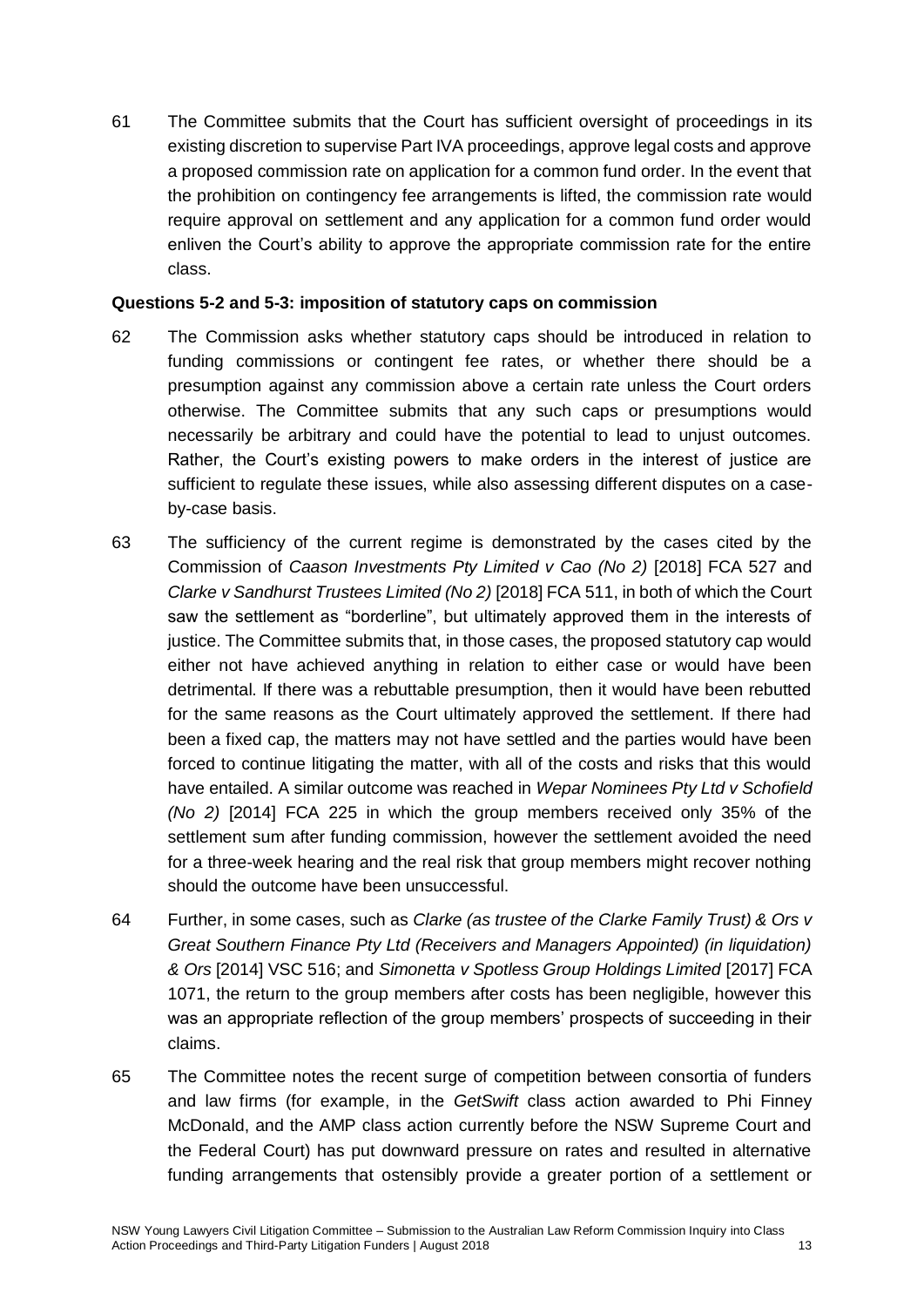judgment sum to the class. In the *GetSwift* class action, Phi Finney McDonald and its funder Therium outbid two other firms with a funding arrangement that saw the funder's commission paid as a multiple of the legal costs. The Committee notes that this arrangement creates perverse incentives for a funder to encourage an increase in legal costs. By contrast, Phi Finney McDonald's proposed class action against BHP proposes an 18% commission, inclusive of legal costs, thereby encouraging the funder to put downward pressure on legal costs.<sup>2</sup>

66 The Committee submits that in determining reasonable legal costs, an appropriate funding commission on a common fund application, and the choice of representatives in the case of competing class actions, the Court should look to innovative arrangements in the market that maximise the return to the class.

#### **Question 5-4: alternative funding options**

- 67 The Commission asks what other funding options are available for meritorious claims that cannot obtain third party funding. The Committee recommends that the following are appropriate:
	- (a) funding by regulatory bodies, such as ASIC, the Australian Competition and Consumer Commission, and the Australian Human Rights Commission, for class actions in relation to matters that fall under their legislated mandate but where they are otherwise unable or unwilling to act on the claim themselves; and
	- (b) the establishment of not-for-profit litigation funds with tax deductible status, for the purpose of funding matters of public interest.
- 68 The Committee submits the present Australian framework does not provide adequate access to justice for meritorious claims that are unable to attract third-party litigation funding.
- 69 Two options to address this lacuna are discussed below. Whilst the detail may vary within the proposed categories, any alternative funding conceptually falls within either a centralised, single-source funding category or a mixed funding category.

## **Single Source: Regulator-Driven Common Fund**

- 70 Alternative funding may be bankrolled by government or, more specifically, by a particular regulator. This would be akin to the present test-case funding available, for instance, by the Australian Tax Office.<sup>3</sup>
- 71 Litigants could apply for funding for their particular case or a matter may be identified by the regulator as being a meritorious matter addressing a funding or policy criterion.

<sup>&</sup>lt;u>.</u> <sup>2</sup> Christine Caulfield, 'Phi Finney McDonald teams up with most feared US plaintiffs firm in BHP class action' *Lawyerley* (24 July 2018).

<sup>&</sup>lt;sup>3</sup> Note that the ATO provided funding for the recent unsuccessful class action brought by Pizza Hut franchisees against the master franchisor: see, *Virk Pty Ltd (in liq) v YUM! Restaurants Australia Pty Ltd* [2017] FCAFC 190.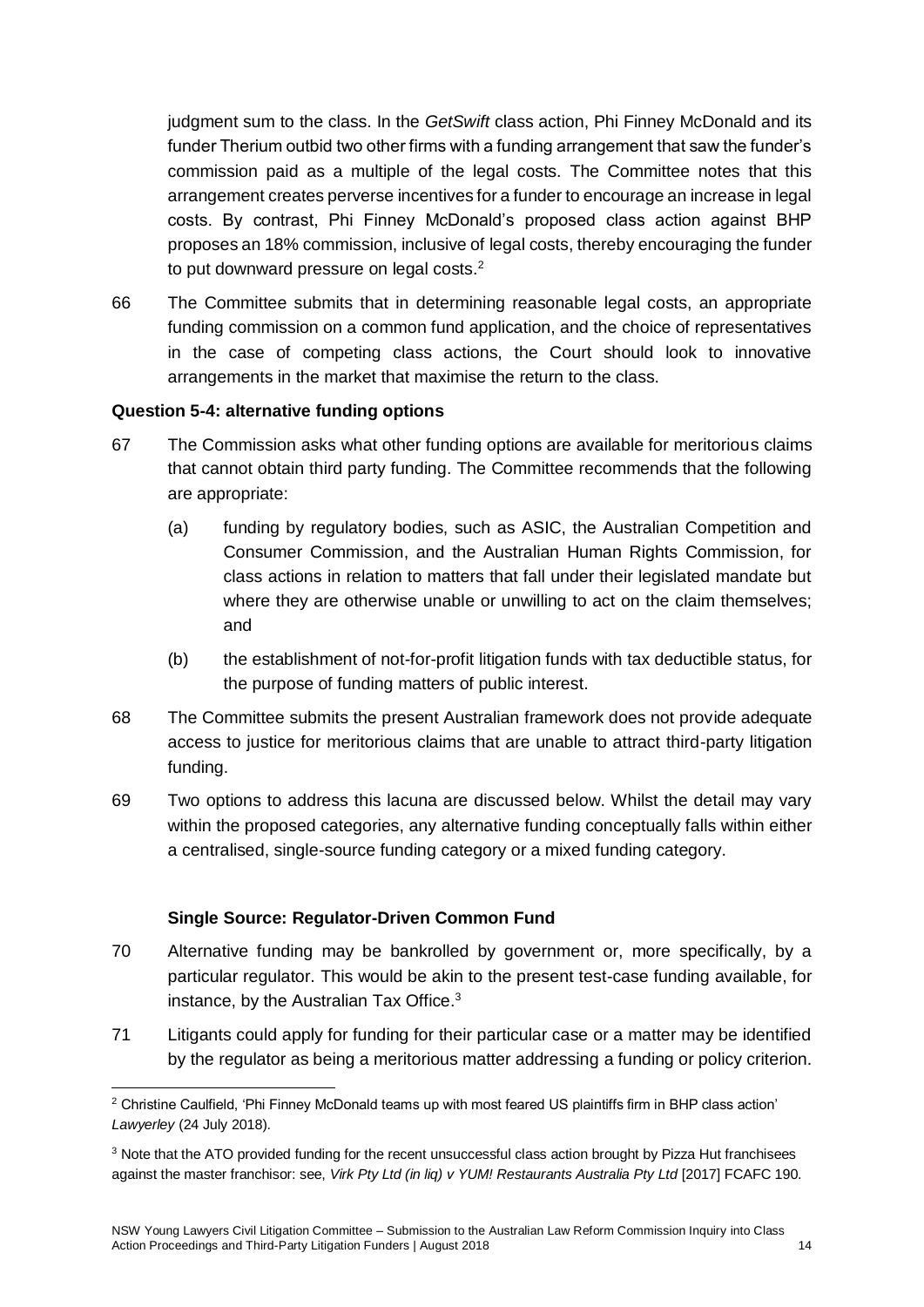Merit determinations would be made by a panel consisting of a mixture of stakeholders to ensure fairness of assessment.

- 72 Unlike test-case funding, which applies only to reasonable legal costs, in order for regulator funding to be truly effective, funding must extend to full indemnity costs. This may make it a less attractive option from a government policy perspective and is likely to result in only a small number of cases being approved.
- 73 Further, consideration would be required as to how funds would be provided by unfettered access to a pre-defined fund or by payment of (approved) costs at certain stages of litigation. The latter raises the possibility that class action participants may be faced with payment of costs incurred but not approved by the funder (if costs are retrospectively assessed for approval) or else imposes an administrative burden on both funder and participants/their counsel to continuously approve/submit (respectively) costs quotes for progressing with the action.
- 74 As an alternative to Court approval of payment to the regulator of a commission or form of levy on any successful outcome, the legislature may prescribe a rate of payment in a similar vein to the sliding scale of legal costs under the *Legal Profession Uniform Law 2015* or the *Federal Court Rules 2011* (Cth), with approval of any deviation from that scale to be sought from the Court.

## **Hybrid Funding Agreements**

- 75 Funding may also be provided by hybrid agreements, allowing class action participants to utilise a range of funding sources to obtain access to justice.
- 76 The Committee submits that the Court should encourage funding arrangements that allow group members to co-invest in the litigation funding entity and earn a commission on any judgment or settlement sum. The Court can encourage this model in two ways:
	- (a) in determining competing class actions, by indicating a preference for this model in advance of the deadline for the parties to submit funding terms; and
	- (b) in determining the commission rate on a common fund application, by awarding a higher commission rate than ordinarily would be awarded when this model is adopted. As outlined above, such arrangements would be illegal managed investments schemes if they were not exempted under ASIC Class Order [CO 13/898].

The Committee submits that legislation should be enacted to expressly permit such arrangements, and also to remove the requirement that the costs agreements be conditional. These arrangements have the advantage of increasing the proportion of judgment or settlement sums that ultimately flow to group members, and tend to align funded litigation with traditional litigation.

77 Another option is for group members of plaintiffs to agree to fund the action in exchange for a larger share of any compensation awarded and/or on the basis that security is granted by members (e.g. mortgage over real property, charge or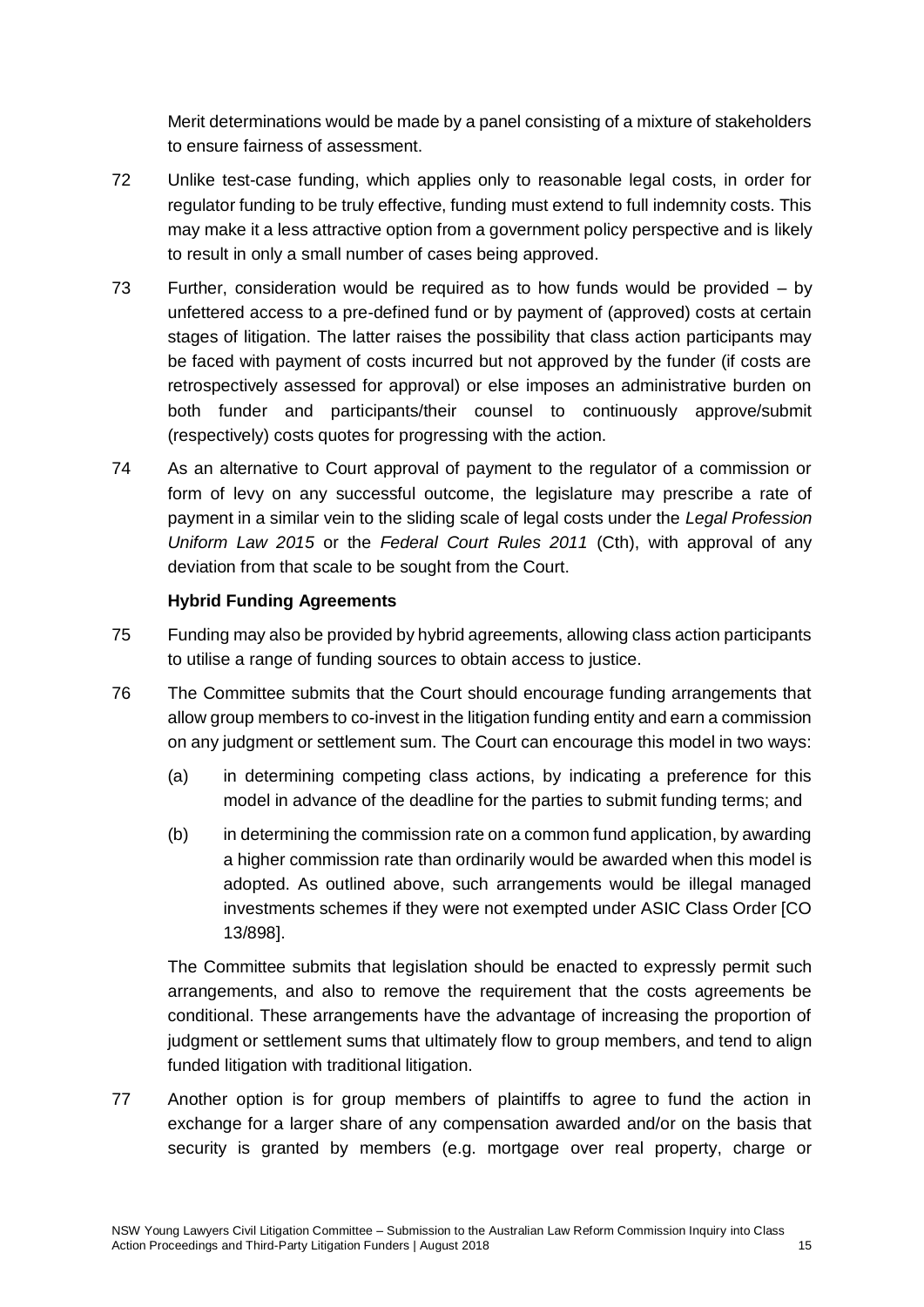guarantee) to be called upon in the event of an unsuccessful outcome.<sup>4</sup> Such a privatised model should nevertheless be subject to judicial approval in each case to ensure fairness to security-providing members.

- 78 Pitfalls include the unfortunate reality that many class action participants may not be in a position to provide valuable security in addition to contributing money for legal fees, often as a result of the very cause of the class action, and the interaction with consumer law protection and regulation. This was an issue in *Madgwick v Kelly* [2013] FCAFC 61; 212 FCR 1. The Full Court ordered the group members to provide security for costs, and many did so, but the result was that instead of paying for the costs of the proceeding, the group members paid for the security, meaning the applicants' lawyers did not have enough money to run the case. Ultimately it settled on relatively unfavourable terms: *Kelly v Willmott Forests Ltd (in liquidation) (No 2)* [2013] FCA 732; *Kelly v Willmott Forests Ltd (in liquidation) (No 3)* [2014] FCA 78; *Kelly v Willmott Forests Ltd (in liquidation) (No 4)* [2016] FCA 323; *Kelly v Willmott Forests Ltd (in liquidation) (No 5)* [2017] FCA 689. For these reasons such a privatised model may not be an attractive alternative to funding in the present climate.
- 79 Alternatively, a hybrid model may be adopted whereby a contingency fee is payable and some (reduced) hourly counsel rates are also paid throughout the course of the matter from a common reinvestment fund. The common fund itself may be comprised initially from contributions made by class action members or a mixture of individual contributions and a form of grant or government-based deposit, with the profits of the fund attributable to grants being reinvested in future actions. The terms of the fund including reinvestment and access to it would require agreement by members and oversight either by ASIC to ensure its effective and proper management in each case.
- 80 To the extent multiple investment funds are established, common investment or interest-bearing arrangements such as those seen in funds held by Court could be utilised to maximise each individual fund.

## **Proposal 6–1:** *FCA Act* **amendments for competing class actions**

- 81 The Committee notes an increase in shareholder class actions. As at June 2018, there were at least five law firms in New South Wales which were pursuing similar shareholder class actions against AMP over scandals revealed at the Banking Royal Commission and the resulting damage to the embattled financial giant's market value.<sup>5</sup>
- 82 There are many factors that are contributing to the rise of representative proceedings, including the growing awareness of the increased importance of a consumer's access to justice, the increasing presence of litigation funders in Australia (which in turn is providing easier access to litigation funding), and the increased scrutiny by ASIC and

<sup>&</sup>lt;u>.</u> <sup>4</sup> This approach has apparently been disapproved by the Full Court in *ASIC v Richards* [2013] FCAFC 89 (see at [46]-[57]), and therefore would require legislative change in order to be encouraged.

<sup>5</sup> Anna Prytz, 'AMP class action battle opens with jurisdiction stoush', *The Sydney Morning Herald* (Sydney), 8 June 2018.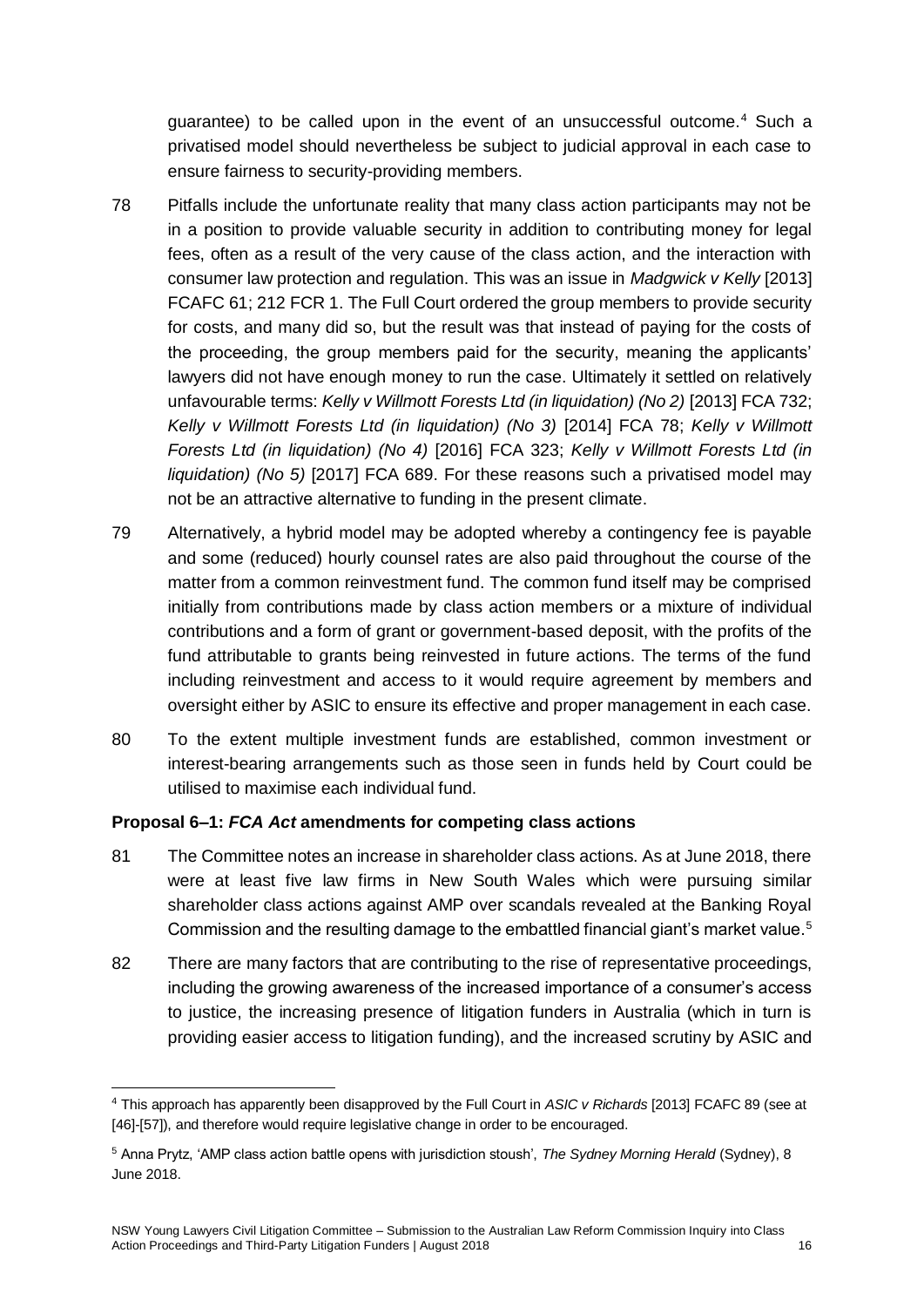APRA of non-compliance by financial institutions in carrying out duties ofdue diligence and to act in good faith, leading to causes of action on misleading conduct or nondisclosure.

- 83 One of the difficulties faced by consumers is to determine which plaintiff law firm best aligns with their interests. Whilst there are advantages for providing an extensive forum of plaintiff law firms to consumers to commence class action proceedings such as creating a competitive market and providing different levels of technical expertise across different subject matters, it can also add to the costs, delay and increased confusion experienced by the group members of running competing class actions. When faced with this legal and ethical dilemma, it is essential for the legal representative to be aware of any competing class action and effectively communicate with the group member of same including how (if so) it affects the group member.
- 84 The engagement of the procedural vehicle of commencing a representative proceeding (including competing class actions) can be unwieldy and lengthy, giving rise to substantial costs.<sup>6</sup> An example is in the recent case of *Wileypark Pty Ltd v AMP Limited<sup>7</sup>* handed down by the Federal Court, in which five class actions were commenced against AMP, four in the Federal Court, and one in the Supreme Court of New South Wales. The Honourable Justice Lee made some important remarks at [12]:

*"The promoters of class actions can, at least initially, exercise a choice of forum and it should come as no surprise that the response to one court taking active steps to exercise discipline and control over securities class actions (and competing class actions in particular), may be for decisions to be made which represent an attempt to obtain an advantage by commencing securities class actions in the same matter in different courts. One result of this would be to increase overall costs and make case management and a speedy comparative analysis to be undertaking, more problematical. For a variety of reasons, such a development would be highly undesirable and, like in the past, remedial responses will not doubt have to be fashioned consistent with the provisions of the cross-vesting legislation, considerations as to comity and the need to avoid multiplicity…"*

85 The regime must not unnecessarily disadvantage parties through the substantially increased costs which result from competing class actions. In addition to providing claimants with access to justice and an available pool of funds for the claimants in the event of success, the court must also consider the interests of the respondents as part of its consideration of the most suitable and practical resolution to address competing

<u>.</u>

<sup>6</sup> See Milton Handler, 'The Shift from Substantive to Procedural Innovations in Anti-trust Suits – The Twenty-Third Annual Anti-trust Review' (1971) 71 *Columbia Law Review* 1; see Michael J Legg, 'Shareholder Class Actions in Australia – The Perfect Storm?' (2008) 31(3) *UNSW Law Journal* 669 at [700].

<sup>7</sup> [2018] FCA 1052.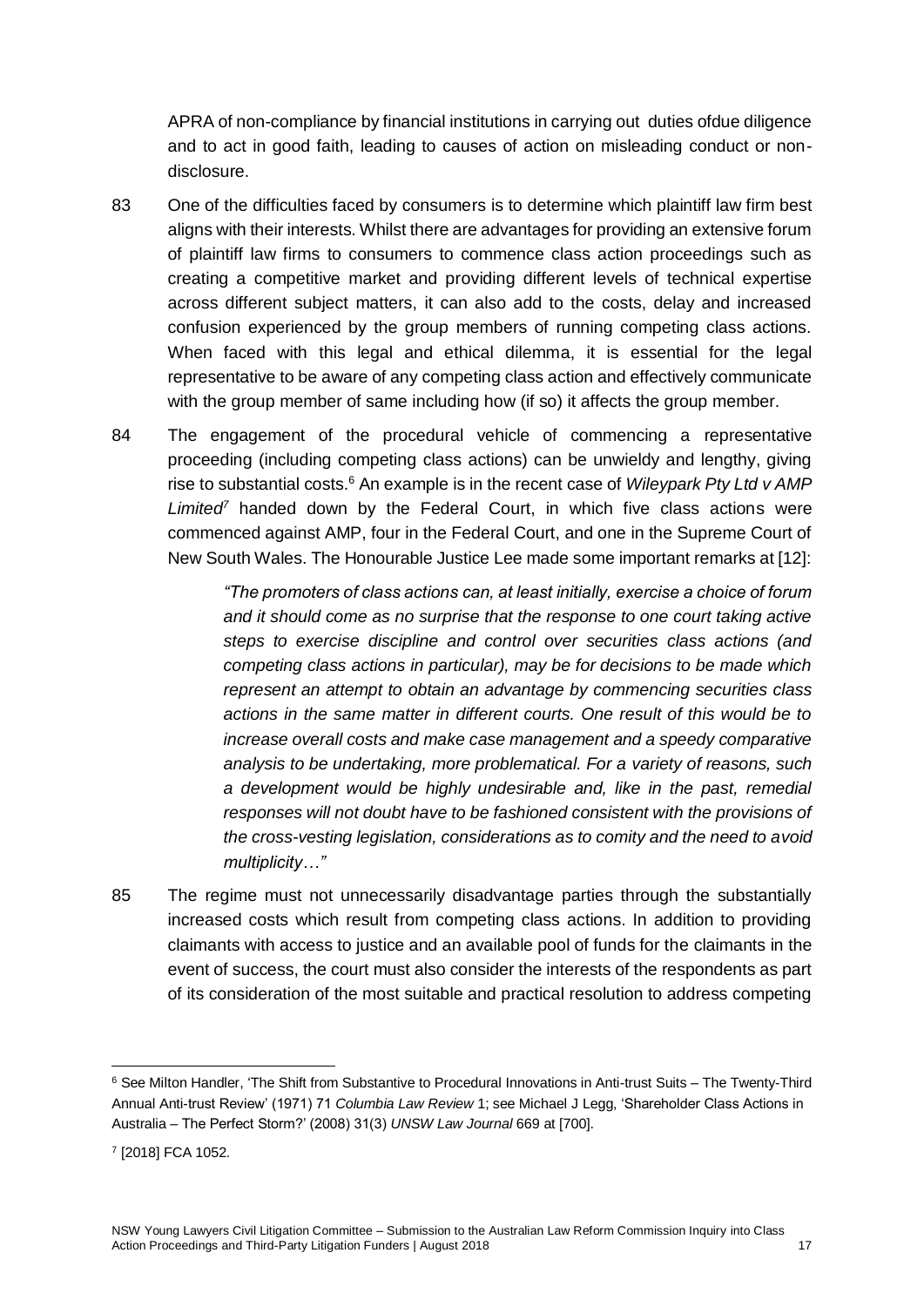class actions, which arguably does occur under the tools utilised by judges under the current system.<sup>8</sup>

86 The Committee agrees in principle that it is desirable to reduce the costs and the complexity associated with competing class actions. Nevertheless, not only does proposal 6-1 remove the choice afforded to parties (and to the Court), it appears to undermine the Court's ability to exercise the broad power granted to it in *FCA Act*, s 33ZF, which provides:

## **"33ZF General power of Court to make orders**

(1) In any proceeding (including an appeal) conducted under this Part, the Court may, of its own motion or on application by a party or a group member, make any order the Court thinks appropriate or necessary to ensure that justice is done in the proceeding."

- 87 The Federal Court of Australia has warned against the imposition of a "one size fits all" approach, $9$  which is the essence of Proposal 6-1. The Court's current powers allow the Court to deal with proceedings in a nuanced way, and they allow it to adopt the appropriate approach in the relevant circumstances. There is no guarantee legislative intervention to impose a blanket approach will be beneficial. It is also unclear at present how the proposed legislative reform in Proposal 6-1 would affect and/or impede upon the Court's power under section 33ZF, and respectfully, the relative success of approaches ordered under section 33ZF, the remainder of Part IVA of the *FCA Act*, and stays imposed (as appropriate) by the Court<sup>10</sup> on a case-by-case basis should be analysed in detail along with the impact of common fund orders before any process is mandated in legislation.
- 88 Furthermore, the Committee notes that competing class actions tend to be largely limited to the class actions involving securities relating to ASX-listed companies, and accordingly submits that legislators should be hesitant to adopt blanket legislative reform which would also have an impact on all class actions (i.e. those outside securities class actions also), where competing class actions are arguably less of a concern.
- 89 Observations have been made that the increase of common fund orders, particularly since the Court permitted them in the decision in *Money Max Int Pty Ltd (Trustee) v QBE Insurance Group Ltd* [2016] FCAFC 148 (*Money Max*) may cause more "open"

<sup>&</sup>lt;u>.</u> <sup>8</sup> See, for example: *McKay Super Solutions Pty Ltd (Trustee) v Bellamy's Australia Ltd [2017] FCA 947 at [40]* (Beach J).

<sup>9</sup> Victorian Law Reform Commission *Access to Justice – Litigation Funding and Group Proceedings* (Report 2018), [4.85], cited in Vince Morabito, *An Evidence-based Approach to Class Action Reform in Australia: Competing class actions and comparative perspectives on the volume of class action litigation in Australia*  (Monash University, 11 July 2018), 18.

<sup>10</sup> See, for example, *Perera v GetSwift Limited* [2018] FCA 732.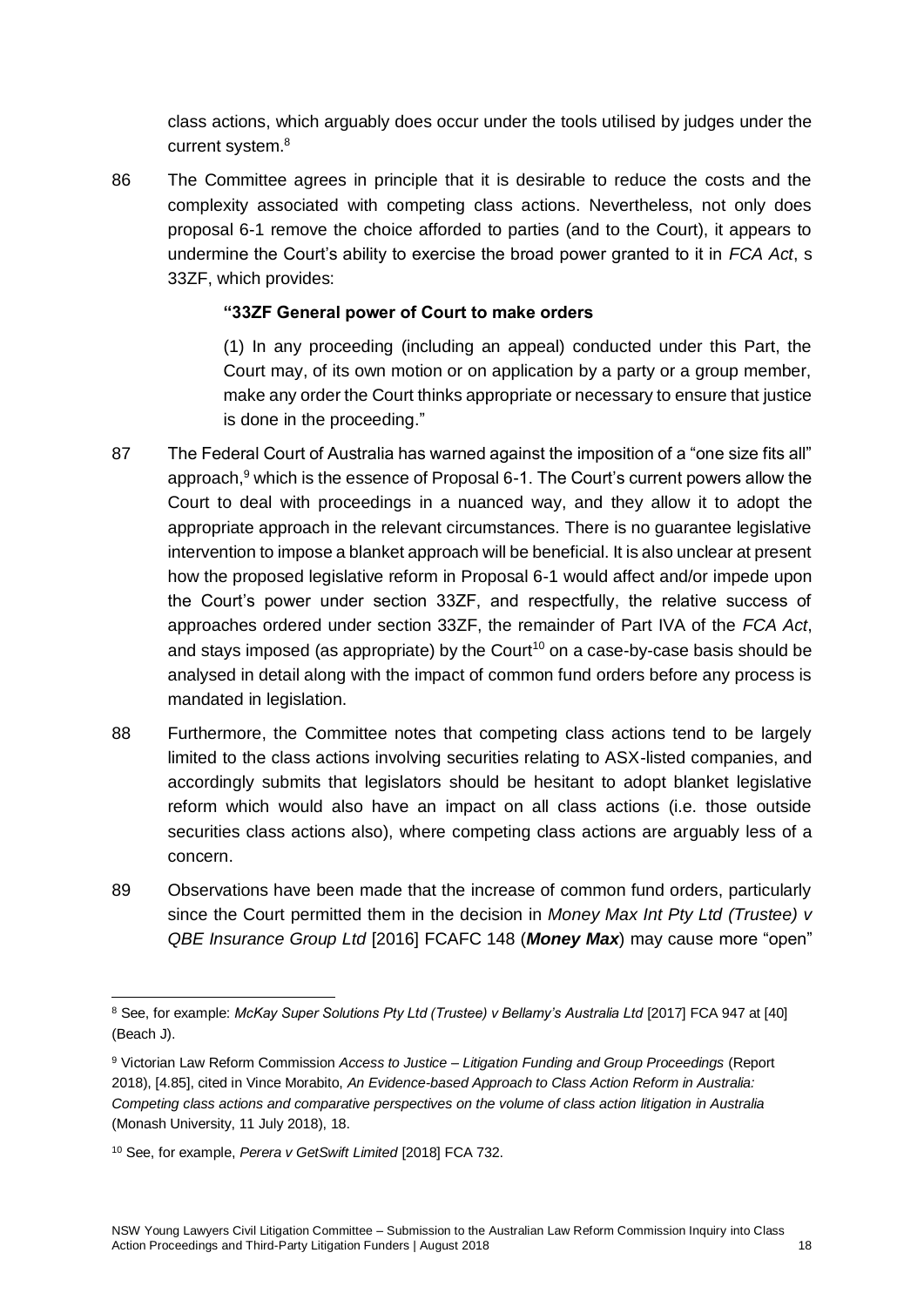(as opposed to "closed") class actions to be commenced.<sup>11</sup> The Full Court of the Federal Court stated in *Money Max*: "Open class proceedings will also act to inhibit competing class actions and avoid the multiplicity of actions which they represent".<sup>12</sup> As the Discussion Paper acknowledges, in practice, it appears more open class proceedings have commenced since *Money Max*. <sup>13</sup> Further to this, it has been predicted that common fund orders are likely to also reduce the number of competing class actions and accordingly, increase access to justice by improving efficiency.<sup>14</sup> This could occur without the need for the proposed legislative intervention in Proposal 6-1, which mandates a process for a stay to be considered without the Court apparently being able to consider the nuances of any particular case and make any order the Court thinks appropriate or necessary (such as the consolidation of proceedings, or having evidence in one proceeding be evidence in another, etc., where appropriate) to ensure that justice is done in the proceeding, as it currently does under section 33ZF (if the section is applicable).

90 One matter that may require legislative intervention is the clarification of the Court's power in relation to funding agreements, particularly as it is not presently clear whether judicial powers such as that granted under s 33ZF can be engaged in the context of competing class actions, allowing the courts to do justice *between* proceedings.<sup>15</sup> For example, an issue that may need to be addressed is the power to set aside funding agreements which have already been entered into in competing class actions when a stay is ordered, particularly where a funder may nevertheless seek to enforce the terms of the agreement.**<sup>16</sup>** The Committee submits that it would be appropriate for the Court to have an express power to set aside funding agreements if it is in the interests of justice to do so. However, the Committee submits that it would be inappropriate for the Court to have a power to alter the terms of funding agreements, as this would be incongruous with the judicial function.

<sup>&</sup>lt;u>.</u> <sup>11</sup> Damian Grave and Helen Mould (eds.), '25 Years of Class Action in Australia' (*University of Sydney Ross Parsons Centre of Commercial, Corporate and Taxation Law,* 2017*)*, 127 citing *Money Max Int Pty Ltd (Trustee) v QBE Insurance Group Ltd* [2016] FCAFC 148 at [14]; *Money Max Int Pty Ltd (Trustee) v QBE Insurance Group Ltd* [2016] FCAFC 148 at [205].

<sup>&</sup>lt;sup>12</sup> Money Max Int Pty Ltd (Trustee) v QBE Insurance Group Ltd [2016] FCAFC 148 at [205].

<sup>13</sup> Vince Morabito, '*Lessons from Australia on Class Action Reform in New Zealand*', (Paper presented at the *Future of Class Actions Symposium*, University of Auckland, March 2018) 29 cited in Australian Law Reform Commission *Inquiry into Class Action Proceedings and Third-Party Litigation Funders*, Discussion Paper No 85 (2018), [6.18].

<sup>14</sup> Damian Grave and Helen Mould (eds.), '25 Years of Class Action in Australia' (*University of Sydney Ross Parsons Centre of Commercial, Corporate and Taxation Law,* 2017*)*, 127.

<sup>15</sup> This was issue discussed by Justice Lee in *Perera v GetSwift Limited* [2018] FCA 732.

<sup>16</sup> See, for example, *GetSwift* at [365]-[367], where Lee J notes that such issues "may need to be addressed in due course".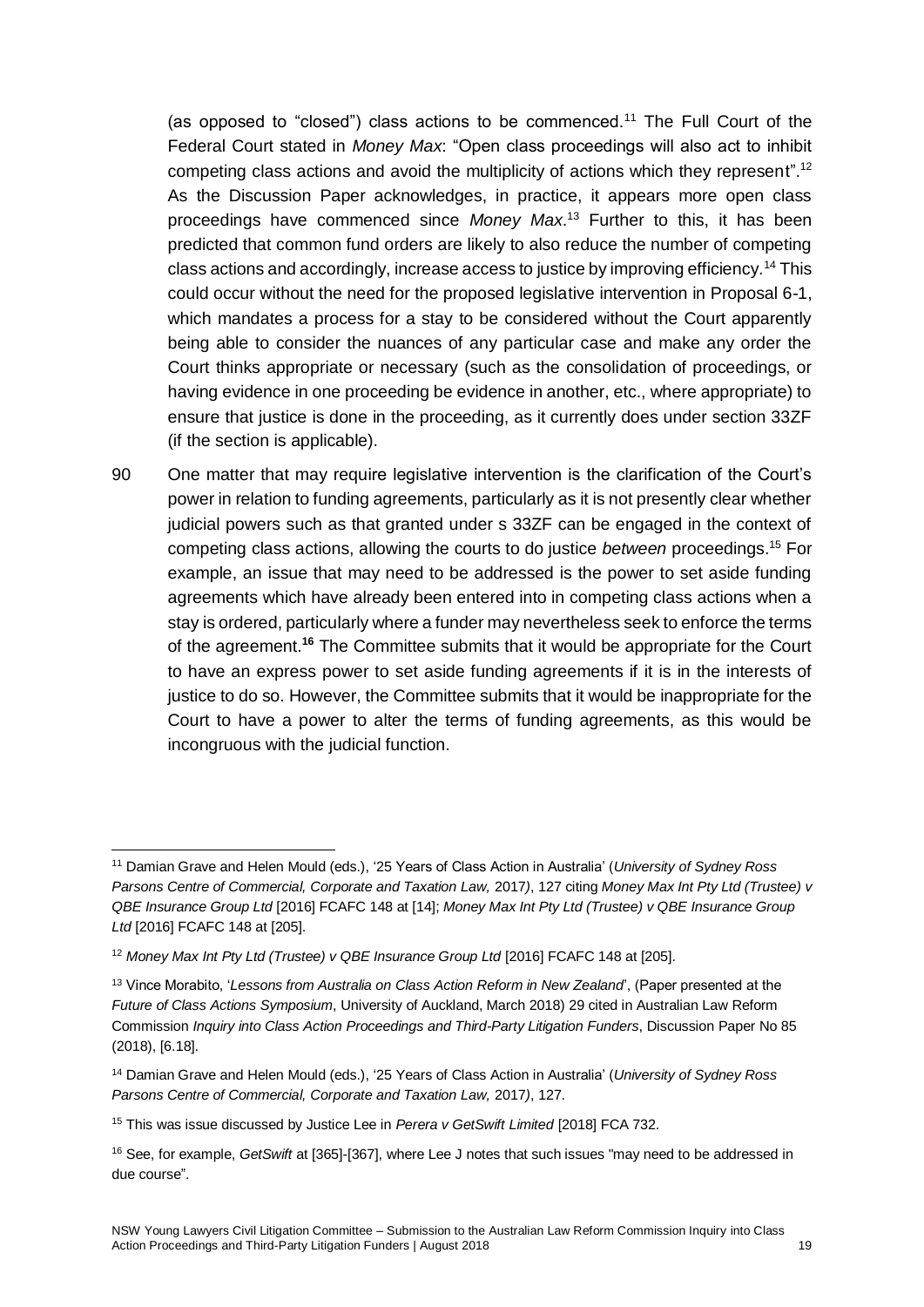**Proposal 6–2: In order to implement Proposal 6-1, the Federal Court of Australia's Class Action Practice Note (GPN-CA) should be amended to provide a further case management procedure for competing class actions.** 

- 91 The Committee is not opposed in principle to amendments being made to the Federal Court of Australia's Class Action Practice Note (GPN-CA) to deal with competing class actions for improved efficiency, provided it grants flexibility. The criteria applied in Canada to determine who will have carriage appears to be a reasonable approach provided it fits within the existing Part IVA of the *FCA Act* regime, but in our submission, it is too early for any such approach to be implemented to give effect to new legislation as proposed, for the reasons outlined in response to Proposal 6-1 above.
- 92 The Committee is strongly opposed to the proposal that additional timelines be imposed on top of existing timeframes, such as a requirement that a class action concerning the same subject matter as one that has already been filed must be filed within a particular period after the first action. The Committee recommends that the regime should allow flexibility in timing, depending on the circumstances in any given case. By avoiding the imposition of additional timelines, the Committee submits that access to justice for claimants is more readily realised. Further, such requirements risk encouraging a "race to the registry", and reward the claimant who is ready to file first rather than the claimant best able to run the action.
- 93 The Committee is also strongly opposed to the proposal contained in the second point of [6.46] of the Discussion Paper, that "any individual actions [be] stayed until the class action is resolved". Class actions are either "opt in", in which the individual may do nothing and will not benefit from findings on common questions, or they are "opt out", in which the individual may take positive steps to avoid the application of common questions. If an individual ran a separate action and opted in or failed to opt out, on application from a respondent, the Court may consider whether the commonality of questions between the proceedings merits an order that the proceedings be stayed or joined.

**Question 6–1: Should Part 9.6A of the** *Corporations Act 2001* **(Cth) and s 12GJ of the**  *Australian Securities and Investments Commission Act 2001* **(Cth) be amended to confer exclusive jurisdiction on the Federal Court of Australia with respect to civil matters, commenced as representative proceedings, arising under this legislation?**

94 The Committee recommends that the proposed legislative amendments in Question 6-1 should not be introduced. Such amendments would remove the rights of relevant claimants to commence class actions in state Supreme Courts, and such significant changes should only be contemplated when they can be supported by data which suggests that the number of competing class actions across jurisdictions are a cause for serious concern and cases which suggest they cannot be sufficiently managed by alternative means.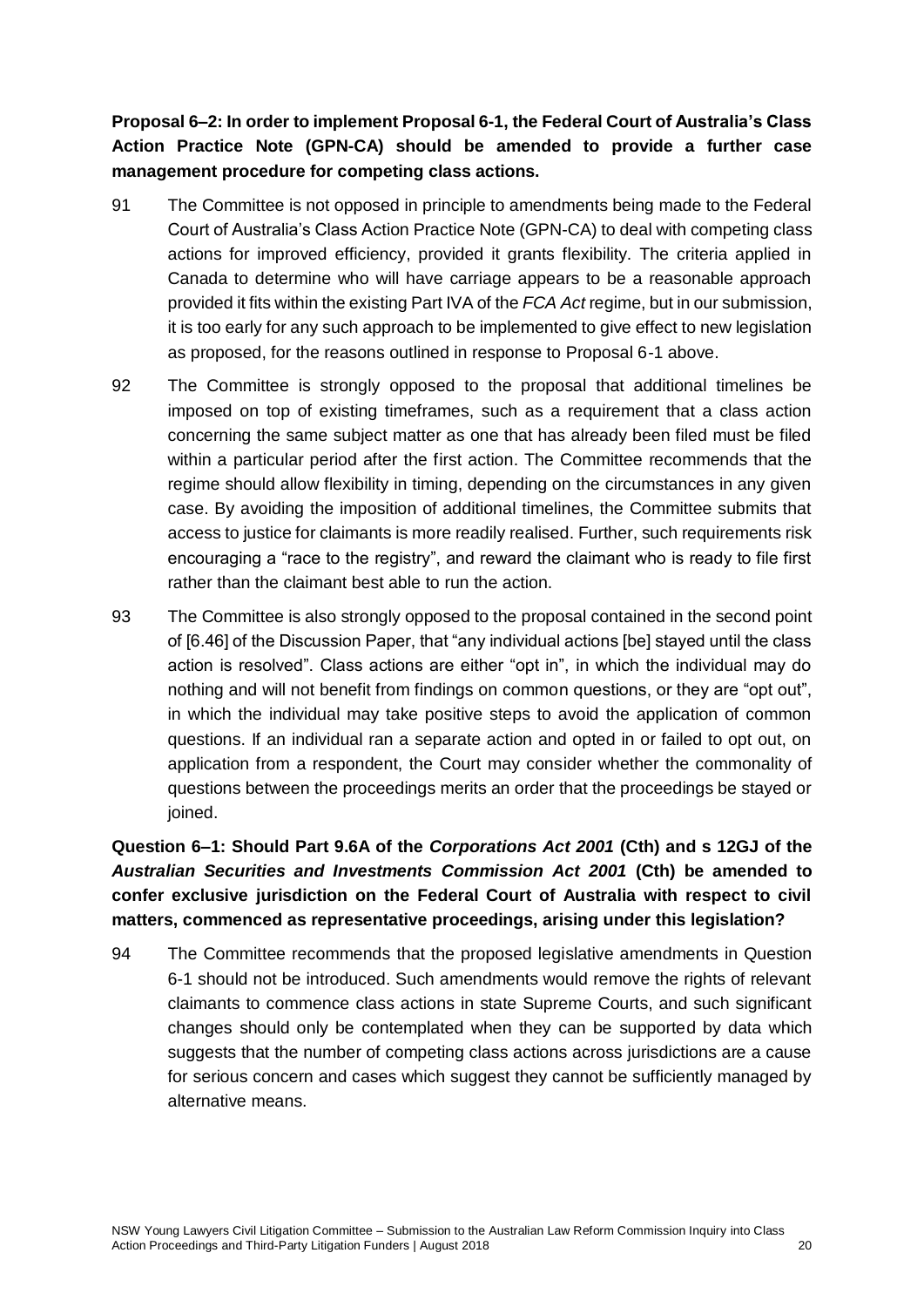- 95 Recent data suggests that there have been 11 instances involving overlapping class actions filed in different jurisdictions over the past 18 and a half years.<sup>17</sup> Professor Vince Morabito opines that this "does not come even close to providing adequate evidence to support the removal, from claimants in securities class actions, for the right to bring their class actions in state Supreme Courts".<sup>18</sup>
- 96 The Committee respectfully agrees with the concerns raised with Professor Morabito in this regard. More evidence is required to demonstrate that the area of competing class actions in multiple jurisdictions is inherently problematic despite the current approaches by judges across those jurisdictions under current cross-vesting legislation, and if so, the specific concerns in this area must be identified to determine alternative options to address those concerns, as an initial step before legislative reform is pursued.
- 97 The Committee recommends that an appropriate solution for this issue, consistent with judicial comity, would be for the chief justices of the courts with jurisdiction to hear claims of this type to agree on an appropriate protocol for resolving the issue of competing class actions in multiple jurisdictions.

<u>.</u>

<sup>17</sup> Vince Morabito, *An Evidence-based Approach to Class Action Reform in Australia: Competing class actions and comparative perspectives on the volume of class action litigation in Australia* (Monash University, 11 July 2018), 15.

<sup>18</sup> Ibid, 22.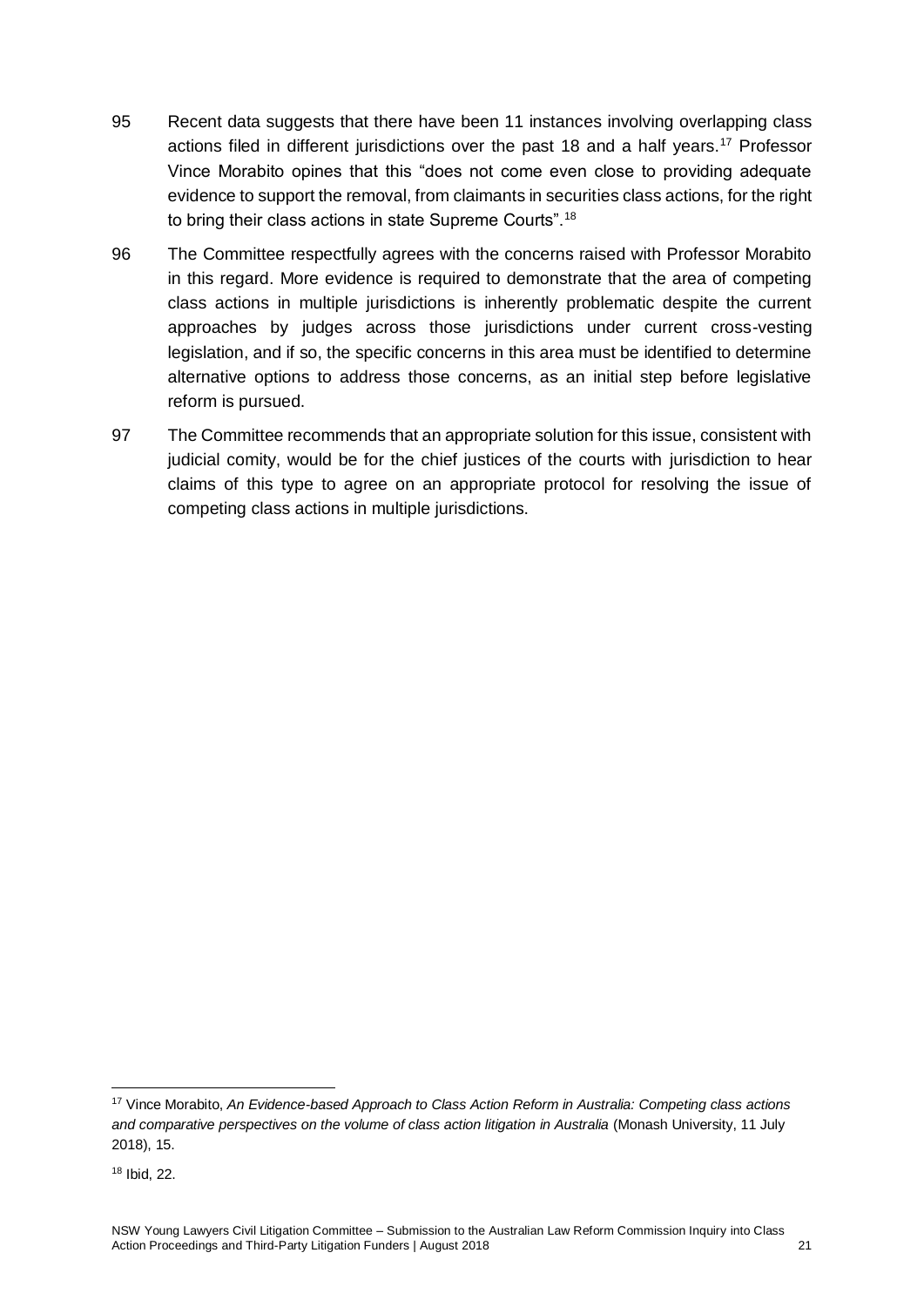# **Proposal 7-1: Amend the Class Actions Practice Note to include a provision that the Court can appoint a referee to assess the reasonableness of the costs charged in a class action**

- 98 In relation to this proposal, the Committee notes that the Court has a broad power under s 54A of the *FCA Act* to appoint a referee where appropriate, and the Court has exercised this power in a number of class actions in order to appoint a referee to assess the reasonableness of the costs charged in the settlement of a number of class actions: eg *[Kadam v MiiResorts Group 1 Pty Ltd \(No 4\)](https://jade.io/article/549163)* [2017] FCA 1139 at [\[35\]-\[62\]](https://jade.io/article/549163/section/743428) (Lee J); *Lifeplan Australia Friendly Society Limited v S&P Global Inc* [2018] FCA 379 at [\[40\]-\[41\]](https://jade.io/article/576426/section/5861) (Lee J); *Caason Investments Pty Limited v Cao (No 2)* [2018] FCA 527 at [119]-[124] (Murphy J); *Wotton v State of Queensland (No 10)* [2018] FCA 915.
- 99 Accordingly, the Committee submits that the proposed amendment to the Practice Note is not necessary in order to empower the Court to take this course, but may be appropriate in order to put parties who do not have experience in class actions on notice that this may be the Court's practice.
- 100 The Committee further submits that it may be appropriate in some instances for a contradictor to be appointed in lieu of or in addition to a referee.

## **Question 7-1: Should settlement administration be the subject of a tender process?**

- 101 The Committee submits that, at least in some cases, it would not be appropriate for settlement administration to be the subject of a tender process. The solicitors who run a case through to settlement have a significant advantage in relation to the administration of the settlement, as a result of their relationship with the group members and their knowledge of the case. Further, those solicitors will inevitably be the architects of the settlement scheme, and so will have a nuanced understanding of what is required in the administration.
- 102 A competing tenderer's offer might appear compelling on paper, there is no substitute for this experience, and the process of the tenderer getting "up to speed" on what is required in the administration would inevitably create substantial costs and delay.
- 103 There may however be cases where a tender process is suitable such as shareholder class actions. The Committee notes the comments of Murphy J on this suggestion, ultimately preferring the efficiency resulting from the experience of the applicant's solicitors in conducting the proceeding.19

## **Question 7–2: Should the terms of class action settlements be made public?**

104 The Committee notes that terms of most class action settlements are already made public, save where the parties have specifically sought and obtained an order suppressing those terms. There are legitimate reasons why parties might seek to do this, including to protect commercially or personally sensitive information or to avoid setting a "benchmark" that future settlements of similar cases will be expected to meet.

<sup>1</sup> 19 *Caason Investments Pty Limited v Cao (No 2)* [2018] FCA 527 at [157]-[158].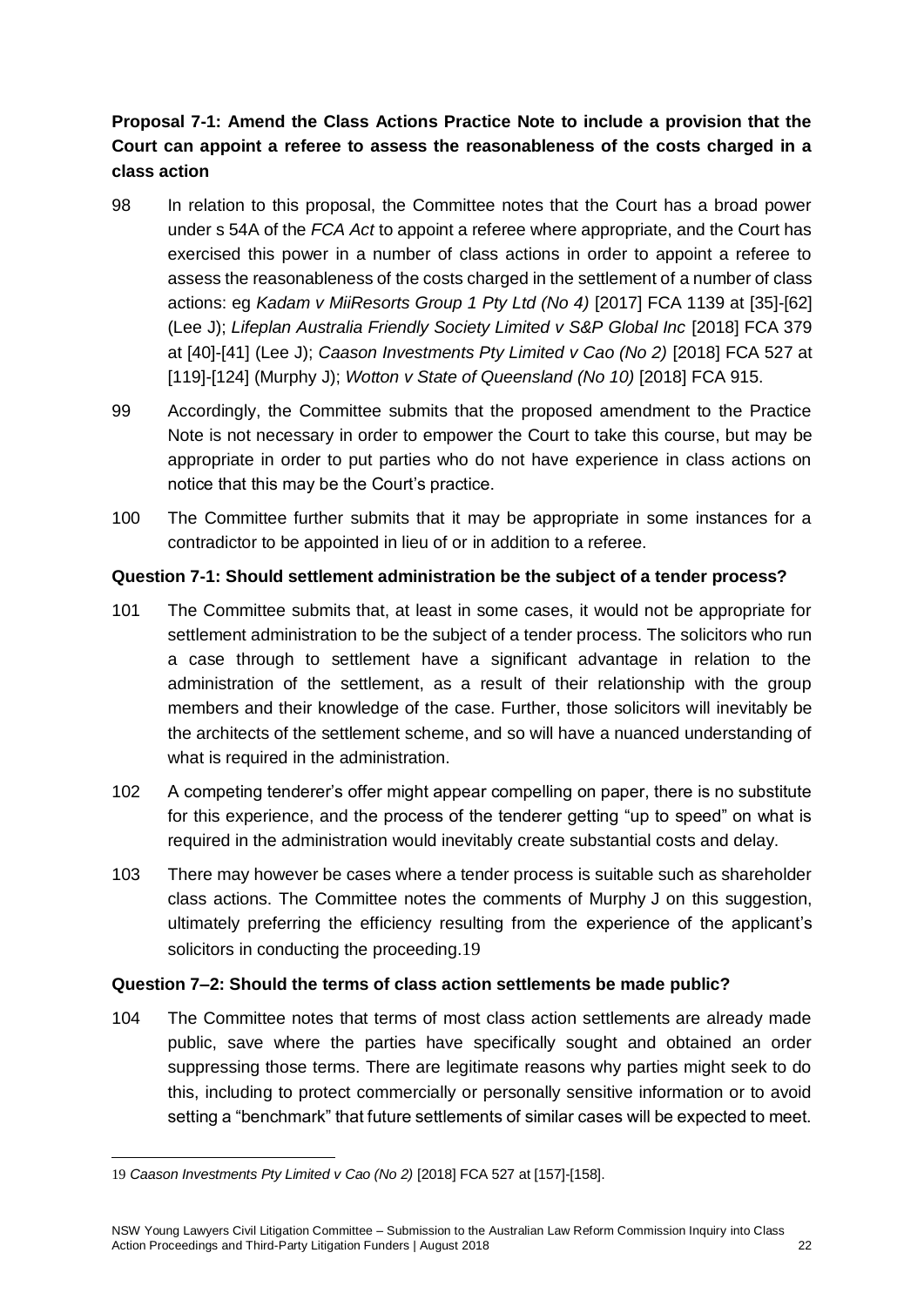105 Accordingly, the Committee submits that it is desirable for the terms of class action settlements to be made public unless the Court determines that it is fit to grant a suppression order over all or part of those terms – as is already the case. Whether it is appropriate to grant such an order should be a matter for judicial discretion in the particular circumstances of the case.<sup>20</sup>

## **Proposal 8–1: The Australian Government should consider establishing a federal collective redress scheme**

- 106 The Committee notes the existence of voluntary redress schemes in the *United Kingdom under the Consumer Rights Act 2015* (UK). The Committee submits that the establishment of a similar federal collective redress scheme in Australia, in accordance with the Commission's Proposal 8-1, is desirable for the following reasons.
- 107 As Rares J stated in *Australian Executor Trustee Ltd v Provident Capital Ltd* [2018] FCA 439; 125 ACSR 133 at [23]-[27], a significant factor leading to the incurring of unnecessary costs in litigation, including the use of litigation funders, is the refusal of respondents to settle meritorious claims before forcing the applicants to commence and conduct litigious proceedings.
- 108 A federal collective redress scheme could help to resolve this issue by enabling defendants and claimants to address disputes without resort to litigation, and also by providing access to remedies unavailable under the civil justice system such as adoption of policies by a corporation or business outside of a court order. This may also have the added benefit of reducing the current strain on the judicial system.
- 109 Another potential benefit of a redress scheme is to allow respondents to avoid the adverse media attention associated with class actions. This may have the effect of encouraging industry groups and companies to cooperate with the scheme.
- 110 The Committee notes concerns that a federal collective redress scheme may reduce potential claims brought which may be novel and thereby curb the development of common law. However, in practice there is doubt that collective redress would properly stifle the development of common law given class actions are few, rarely proceed to final judgment and the Commission's proposals do not appear to extinguish the private rights to pursue litigation, class action or otherwise.
- 111 The Committee also cites concerns that the establishment of a federal collective redress scheme would detract from enforcement proceedings by diverting the resources of regulators.
- 112 The Committee recommends that the establishment and transition to a federal collective redress scheme must be measured to reduce the exposure of risks to defendants, regulators, and claimants. A method of reducing risks would include promoting incremental adoption throughout industries and a requirement for schemes

<u>.</u>

<sup>20</sup> Cf *Caason Investments Pty Limited v Cao (No 2)* [2018] FCA 527, where the parties had sought confidentiality orders which were denied by the Court.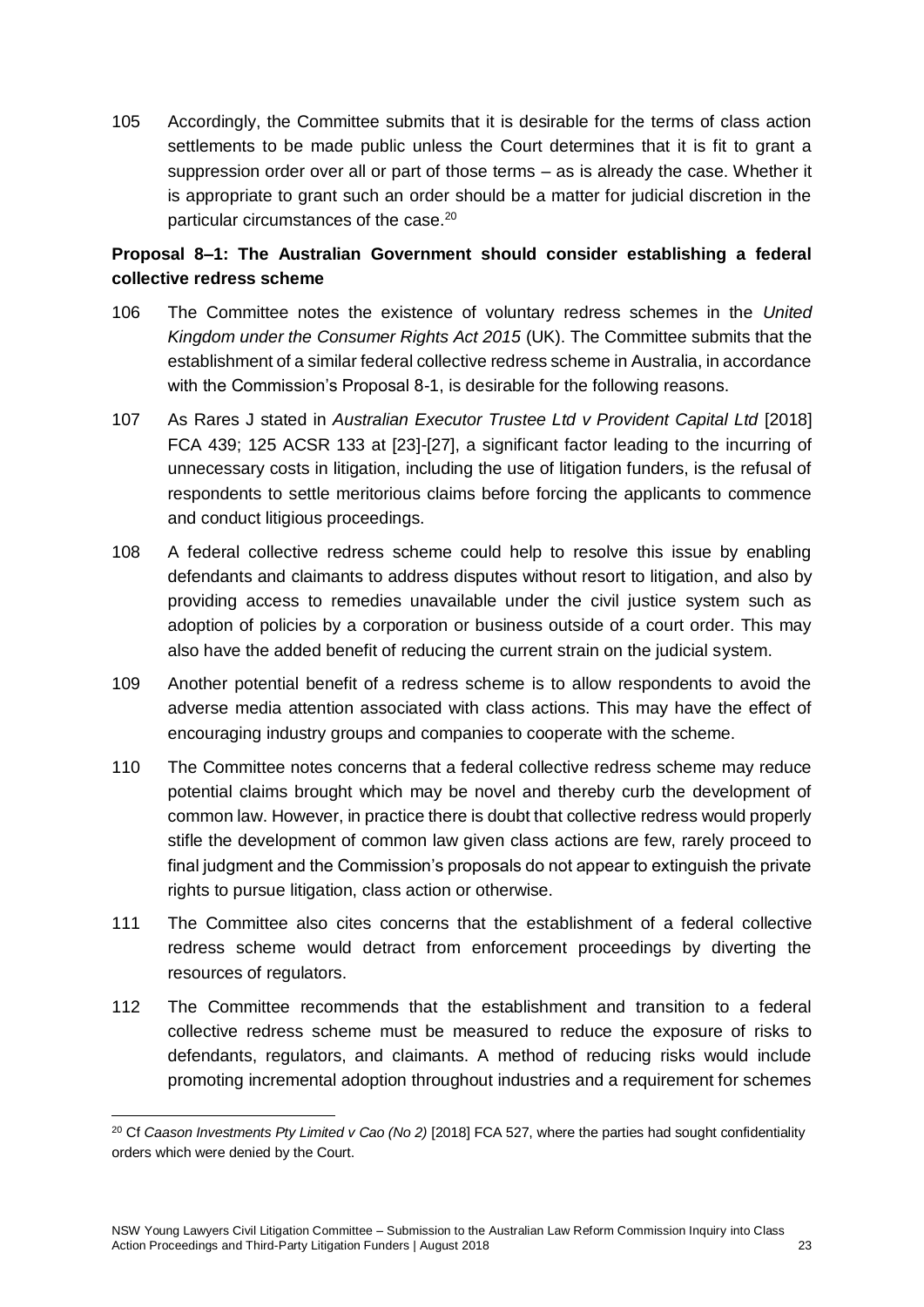proposed by industries to be approved by the relevant regulator. The Committee notes that ASIC can currently accept enforceable undertakings from individual companies, $^{21}$ however it is our view that this form of dispute resolution could have a broader application than present and should be adopted across different industries.

- 113 Further, the approval process for redress schemes should be open to community consultation. This has several benefits. First, it provides a forum for community, legal, and industry bodies to develop policies and processes which may be more suitable to particular industries, regions, or communities, particularly rural, regional, and remote communities as well as ethnically-diverse communities or ATSI communities. This enables a collective redress scheme to target particular demographics which may be more vulnerable and less likely to access relief in the civil justice system (e.g. migrant workers through the provision of translations or translators for future policies in a particular region for a particular industry or specific consultations with tribal elders from ATSI communities in order to determine suitable locations to offer services). Second, the input from community and legal bodies would also inform local government bodies on the needs of their relevant communities and may encourage development of initiatives in conjunction with industry-led policies and processes aimed at reducing the disadvantage of certain demographics in a local area.
- 114 Any redress scheme should have appropriate safeguards to ensure that people who agree to settlements under the scheme are aware of their rights and are not agreeing to a release of their claims in return for inadequate redress. The Committee recommends that the following safeguards would be appropriate. First, the company offering the redress should be required to pay for independent legal advice for scheme participants. To ensure the independence of the advice, this should not be limited to a panel of law firms approved by the company that is offering the scheme. Second, there should be a "cooling off" period, in which a person who agrees to a settlement under the scheme can withdraw from the settlement. Third, there should be a further requirement that the redressing body disclose all relevant information to the claimant before an agreement is reached, to ensure that claimants are fully informed of their entitlements.
- 115 Finally, it may be appropriate for the redress scheme to be administered by an independent external body, such as the AFCA, which is not beholden to the organisation that offers the scheme.

## **Question 8–1: What principles should guide the design of a federal collective redress scheme?**

116 Certain principles that may be considered to guide the design of a federal collective redress scheme include:

1

<sup>21</sup> See, ss 93AA, 93A of the *Australian Securities and Investments Commission Act* 2001 (ASIC Act) and s 322 of the *National Consumer Credit Protection Act* 2009 (National Credit Code).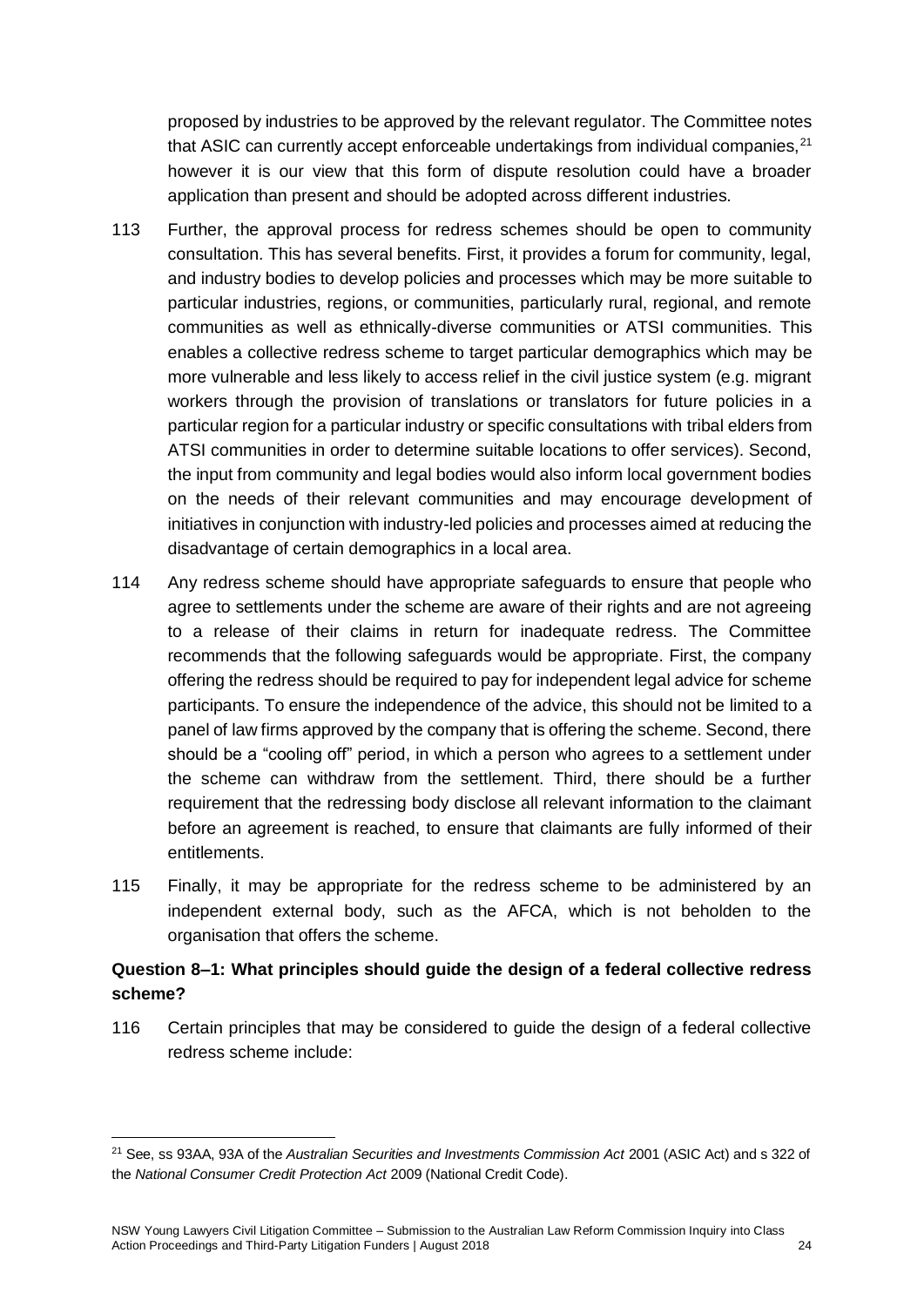- (a) The inclusion of redress schemes for publication on the Federal Register of Legislation and a statutory requirement of a scheme's publication and imposition of a consultation period prior to adopting a redress scheme.
- (b) The imposition of reporting and accountability mechanisms for companies which have adopted a redress scheme ensuring transparency in its process. It would also be sensible to require companies to adopt policies and processes as a means of preventing future conduct which is unlawful and report successful implementation of these to the relevant industry body and/or regulator. It might be beneficial to require ongoing reporting on a yearly basis to regulators of their compliance with policies and processes adopted as part of a collective redress scheme. This would also facilitate a greater culture of compliance from businesses.
- (c) A requirement that companies offering a redress scheme provide funding to allow participants to obtain independent legal advice before agreeing to waive or release any claims they might otherwise have against the company, and that the independent legal advice cannot be limited to a set of law firms approved by the company offering the redress.
- (d) A requirement that, in any redress scheme, there is a "cooling off period" of 4 weeks in which participants are permitted to withdraw from any such waivers or releases.
- (e) A requirement that all relevant information is provided by the body offering the scheme to the claimant before any offer of redress is made. Penalties should apply where this is not complied with, including the invalidation of any settlement that has been reached, and pecuniary penalties imposed on the defaulting organisation.
- (f) A provision to the effect that all communications in relation to a redress scheme are without prejudice and confidential, but that adverse costs consequences may follow where an offer of redress is unreasonably rejected.
- (g) A requirement that, where a redress scheme exists, redress must be attempted through the scheme before any application is filed with a court. If such a requirement is implemented, the lodgement of a claim with the redress scheme should have the effect of suspending any applicable limitation period – in order to prevent respondents from dragging out the redress scheme process until after the limitation has expired.